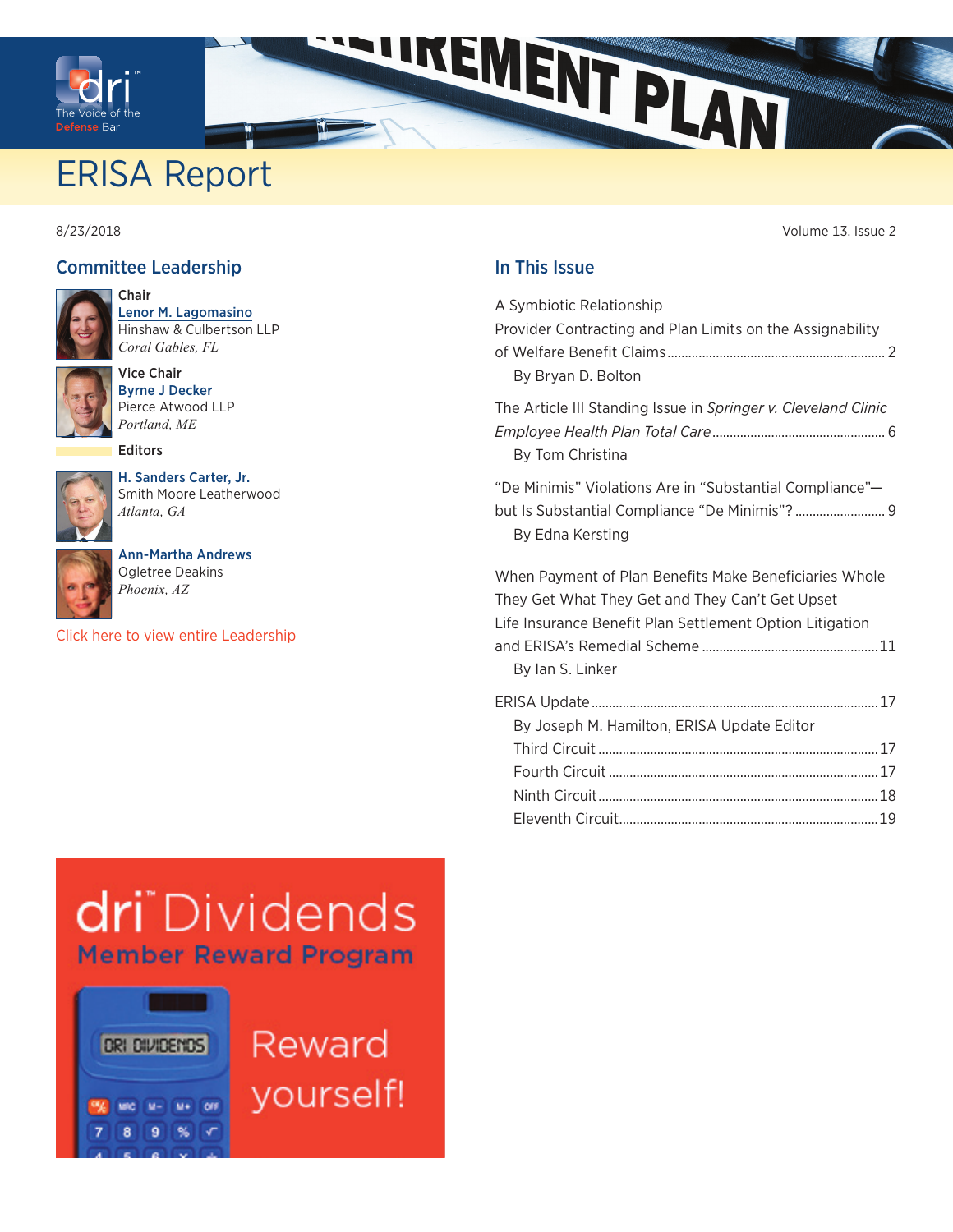### <span id="page-1-0"></span>A Symbiotic Relationship

# Provider Contracting and Plan Limits on the Assignability of Welfare Benefit Claims

#### By Bryan D. Bolton



At least as far back as the early 1980s, health insurers began adding anti-assignment provisions to employee welfare benefit plans. *See Parrish v. Rocky Mountain Hosp. & Medical Servs. Co.*, 754 P.2d 1180 (Colo. Ct. App. 1988);

*Obstetricians–Gynecologists, P.C. v. Blue Cross & Blue Shield of Nebraska*, 219 Neb. 199 (1985); *Kent General Hosp., Inc. v. Blue Cross & Blue Shield of Delaware, Inc.*, 442 A.2d 1368 (Del. 1982); *Augusta Med. Complex, Inc. v. Blue Cross of Kansas, Inc.*, 230 Kan. 361 (1981). The enforceability of welfare plan limits on assignments first percolated up to the federal courts in the early 1990s. At that point, health care providers initiated a series of challenges to the validity of welfare plans prohibiting assignment. The providers achieved some success in the lower courts, but the federal courts of appeals have consistently found anti-assignment plan provisions enforceable. The reasons and rationales employed by the courts vary, but the outcome is the same. This article examines the evolution of the court decisions, the rationale and reasons behind those decisions, and what's next in this area of the law.

The first two federal district courts to consider this issue reached opposite conclusions. The first federal case was initiated in California. *See Davidowitz v. Delta Dental Plan of California*, 753 F. Supp. 304 (N.D. Cal. 1990). Delta Dental Plan ("DDP") provided dental plan benefits to a number of California employees and its plan contracts explicitly stated that DDP "will not honor a beneficiary's assignment of the right to payment." *Id*. at 305. DDP contracted with participating dentists to remit payment directly and participating providers agreed to bill patients for their co-payments. *Id*. Non-participating providers agreed to waive the co-payment obligation in exchange for an assignment. *Id*. Non-participating providers sought direct payments from DDP based on the patient assignments. *Id*. DDP refused to honor the assignments and remit payment to the non-participating providers because the plan prohibited assignments.

The non-participating providers filed a civil action in the United States District Court for the Northern District of California seeking an injunction to compel direct payments.

*See id*. The district court determined the non-participating providers offer "a unique service by agreeing to waive the co-payments which beneficiaries would otherwise be required to pay." *Id*. The district court further found this assignment process made dental care "free" from the participants' perspective. *Id*. The district court offered the further thought that "there is a significant possibility that some beneficiaries are unable to obtain dental treatment from either participating or nonparticipating dentists. Though employed, these beneficiaries do not have enough disposable income to afford the standard co-payment." *Id*. According to the district court, this class of beneficiaries could only obtain treatment by assigning their rights and if DDP refused to honor the assignments these beneficiaries may be denied benefits. *Id*. at 305–06. The district court, therefore, granted the preliminary injunction. *Id*. at 308. DDP filed an appeal.

Before the appeal was heard by the Ninth Circuit, the United States District Court for the District of Columbia confronted the same issue, in what the court recognized was a test case, but notably the test case was filed by a participating provider. *See Washington Hospital Center Corp. v. Group Hospitalization and Med. Services, Inc.*, 758 F. Supp. 750 (D.D.C. 1991). In that case, a claim submitted by Washington Hospital was denied based on a pre-existing condition exclusion. Washington Hospital could have pursued a claim under its contract with the insurer, but instead pursued a claim as assignee of the patient. The insurer defended based on the pre-existing condition exclusion and a plan provision stating: "The benefits of this Contract are personal to a Participant and may be received only by the Participant. The Corporation reserves the right to refuse to make payment directly to the Employee and to refuse to honor the assignment of any claim to any person or party." *Id*. at 752. For purposes of resolving the case, the district court assumed Washington Hospital would prove at trial the claim was covered. Even with this assumption, however, the district court found in favor of the insurer.

The court recognized the central question posed was whether the anti-assignment clause was void as a matter of public policy. *Id*. at 753. The court began considering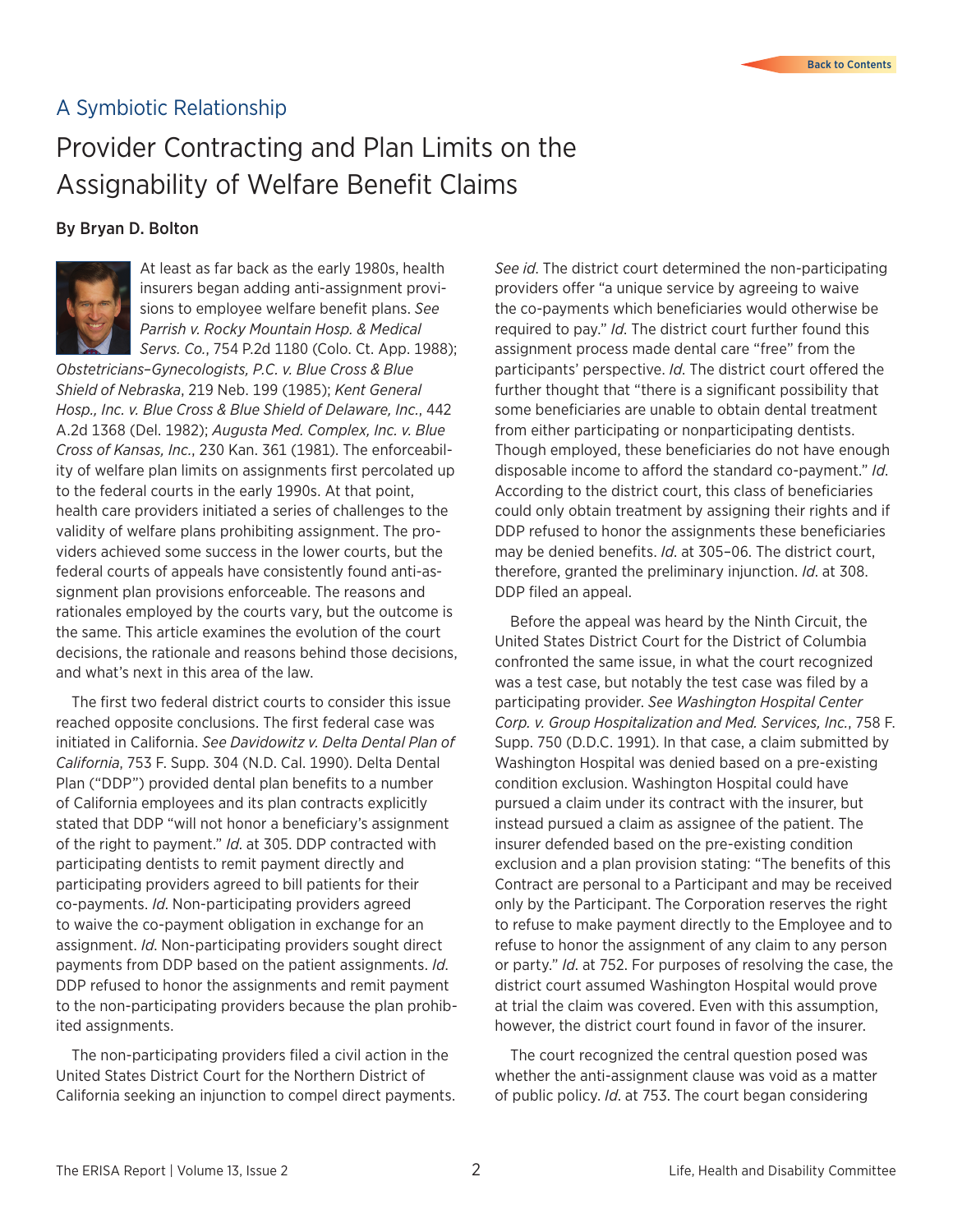this issue by noting the benefits of participating provider contracting, including increased patient flow and "rapid, certain and direct payments from the insurer." *Id*. at 754. Insurers benefit from contracting with hospitals by offering 100 percent coverage, reduced reimbursement schedules, and potentially other constraints on participating hospitals. *Id*. The court recognized this contracting process depends on the willingness of hospitals to contract and participate in the insurers' plans. If hospitals were able to gain the advantage of direct payment, without any related provider contract constraints, then the incentive to contract with insurers diminishes or disappears. *Id*. The court further noted Washington Hospital's only proffered rationale for filing an action as assignee, as opposed to under its provider contract, was the potential for recovery of attorney's fees under ERISA, if it was the prevailing party. *Id*. at 755. The court, however, pointed out that the provider contract was negotiated by sophisticated parties, it is an elaborate agreement, and failed to include any attorney's fees provision. The court reasoned that this "kind of tinkering with the balance struck by the parties is not a result toward which public policy should aim." *Id*.

The court further found recovery of attorney's fees as an assignee insufficient grounds to warrant invalidating the anti-assignment provision in the plan. *Id*. Since the anti-assignment provision in the plan was enforceable, Washington Hospital lacked a valid assignment and, therefore, Washington Hospital had no basis for asserting an ERISA claim against the insurer. The court granted summary judgment in favor of the insured. *Id*. at 755–56.

On appeal in *Davidowitz*, the Ninth Circuit recognized the district court's decision in *Washington Hospital Center*, 758 F. Supp. 750 (D.D.C. 1991), was well-reasoned. *See Davidowitz v. Delta Dental Plan*, 946 F.2d 1476, 1478–79 (9th Cir. 1991). The Ninth Circuit, however, characterized the issue on appeal as one of first impression and defined the issue as whether "ERISA prohibits welfare plan non-assignment clauses, and beneficiaries have an absolute right to assign irrespective of contrary language in the plan." *Id*. at 1478.

On appeal, the non-participating providers argued that ERISA mandated assignability. *Id*. at 1479. The non-participating providers first argued by analogy to garnishment cases, that since collection by garnishment was permitted even in the face of a non-assignment clause, assignment should similarly be permitted under an ERISA plan regardless of a non-assignment clause. *Id*. The Ninth Circuit rejected this analogy because the garnishment cases were limited to holding state law mechanisms for collection of judgments were not preempted by ERISA. The second

argument advanced by the non-participating providers was by analogy to spendthrift trusts, which generally prohibit assignment, but permit garnishment for "necessities." *Id*. at 1480. The providers argued dental services were necessities, so assignment should be permitted. Id. The Ninth Circuit rejected the necessities analogy, finding plan beneficiaries were not deprived of dental services and dentists are not prevented from receiving compensation. *Id*. The third and final argument the Ninth Circuit rejected was that ERISA common law includes an absolute right to assign. The court observed that Congress carefully considered the subject of welfare plan assignment and chose to remain silent. *Id*. "Having carefully considered the subject and chose to remain silent, this court must conclude that Congress intended not to mandate assignability, but intended instead to allow the free marketplace to work out such competitive, cost effective, medical expense reducing structures as might evolve." *Id*. at 1480–81.

Still further, the Ninth Circuit rejected the argument that refusal to accept the non-participating provider assignments was a breach of fiduciary duty because it was not in the best interests of the beneficiaries. *Id*. at 1481. The court first found DDP was not acting as a fiduciary when the plan terms were negotiated. The court further held demanding compliance with a valid plan provision is not a breach of fiduciary duty. *Id*.

The following year another non-participating provider, St. Francis Regional Medical Center ("St. Francis"), initiated a challenge to a health insurer including a prohibition on policyholder assignments to health care providers in all group policies. *See St. Francis Reg'l Med. Ctr. v. Blue Cross & Blue Shield of Kan., Inc.*, 810 F. Supp. 1209 (D. Kan. 1992). Since some of the group policies were governed by ERISA and others were not, St. Francis challenged the anti-assignment provisions in the policies on both ERISA and state law grounds. Interestingly, the Kansas legislature had recently "authorized Blue Cross to continue to limit the assignment of its insurance benefits to those providers entering into separate contracts with Blue Cross." *See St. Francis Reg'l Med. Ctr. v. Blue Cross & Blue Shield of Kan., Inc.*, 49 F.3d 1460, 1462 (10th Cir. 1995) (citing Kan. Stat. Ann. §40–19c06(b) ["Bill 66"]). St. Francis initially filed the lawsuit in state court, but the insurer removed the action to federal court and prevailed on a motion to dismiss under Fed. R. Civ. P. 12(b)(6). St. Francis appealed to the Tenth Circuit. *See id*.

On appeal, the Tenth Circuit first found that ERISA preempted any state law, including the relevant Kansas statute, affecting the assignability of insurance benefits.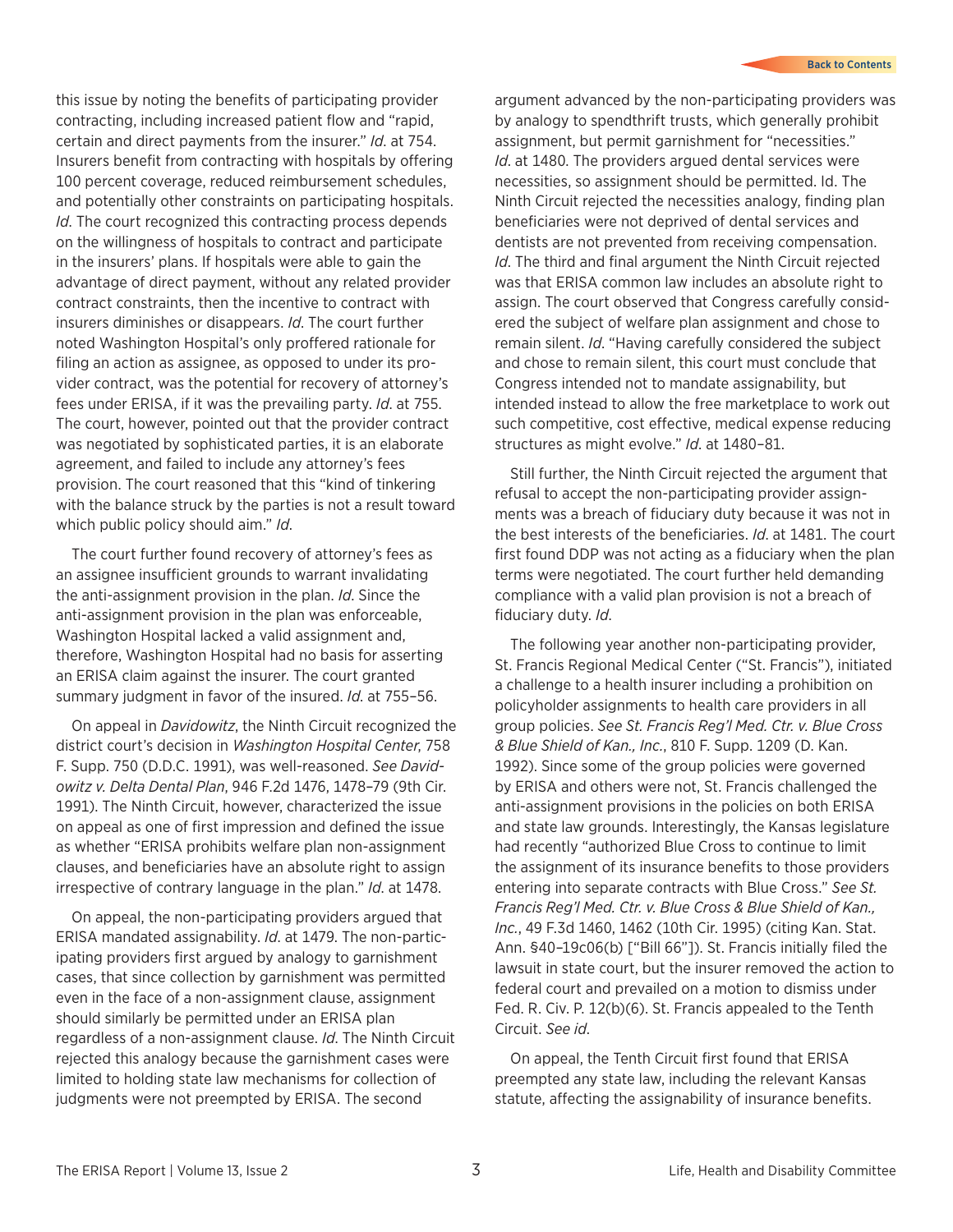*Id*. at 1464. The court further found ERISA's silence on the assignability of welfare plan benefits, in juxtaposition to the restriction on assignment of pension plans, to be evidence of Congressional intent not to enact a policy precluding assignment. *Id*. Still further, the court determined Congressional silence was not an invitation for states to establish their own rules. *Id*. Rather, the court interpreted ERISA to leave "the assignability of benefits to the free negotiations and agreement of the contracting parties." *Id*. The Tenth Circuit further found in favor of the insurer on state law grounds, noting the insurer need not prove non-assignability clauses "always or inevitably contain costs" and it was sufficient they were a legitimate cost containment device. *Id*. at 1467.

Two years later in *City of Hope Nat'l Med. Ctr. v. Healthplus, Inc.*, 983 F. Supp. 68 (D.P.R. 1997), after a HMO denied coverage for cancer care by an out-of-network provider, City of Hope National Medical Center ("City of Hope") filed an action against the HMO based on an assignment from the HMO member. *Id*. at 70–71. The City of Hope assignment read as follows: "To the degree permitted under any applicable insurance policy, health care service plan, third party payor agreement, or other applicable benefits…the undersigned…herby irrevocably assigns to the hospital any and all rights and interests in insurance profits, benefits of policy provisions payable to or on behalf of patient." *Id.* at 74. The HMO contract with the member provided as follows: "All entitlements of a member to receive covered rights are personal and may not be assigned." *Id*. at 73. Based on the HMO contract, the district court determined the City of Hope lacked standing to sue under ERISA. *Id*. at 74. The City of Hope appealed to the First Circuit. *See City of Hope Nat'l Med. Ctr. v. Healthplus, Inc.*, 156 F.3d 223 (1st Cir. 1998).

The First Circuit reversed the district court on standing to sue as an assignee, finding ERISA only required a party to bring a "colorable claim to vested benefits." *Id*. at 228 (quoting *Firestone Tire & Rubber Co. v. Bruch*, 489 U.S. 101, 117 (1989)). The court determined City of Hope had a colorable claim, but, on the merits, found in favor of the HMO. *Id*. at 228–29. The First Circuit first focused on Congressional silence on the assignability of welfare plan benefits. *Id*. at 229. The court found Congressional silence significant. Congress, according to the court, could not have intended to mandate assignability, but instead must have intended to leave the issue to the competitive market to resolve. *Id*. ("ERISA leaves the assignability or non-assignability of health care benefits under ERISA-regulated welfare plans to the negotiations of the contracting parties."). The First

Circuit, therefore, affirmed the district court decision on the merits. *Id*. at 230.

Only a few years later, the Fifth Circuit reached the opposite conclusion holding a provider lacked derivative standing to sue under ERISA in the face of an anti-assignment provision in a Summary Plan Description ("SPD") for a self-funded plan. *See LeTourneau Lifelike Orthotics & Prosthetics, Inc. v. Wal-Mart Stores*, 298 F.3d 348 (5th Cir. 2002). The SPD provided: "Medical coverage benefits of this Plan may not be assigned, transferred or in any way made over to another party by a participant." *Id*. at 349. The district court found standing and ruled in favor of the provider, but the Fifth Circuit, without discussing any public policy issues concerning assignability, simply determined the provider lacked standing based on the language in the SPD. *Id*. at 351–53.

The Eleventh Circuit reached a similar conclusion in *Physicians Multispecialty Grp. v. Health Care Plan of Horton Homes, Inc.*, 371 F.3d 1291 (11th Cir. 2004). The court characterized the issue on appeal as "whether a provider-assignee can sue an ERISA plan, where the terms of the plan forbid such an assignment." *Id*. at 1295 (quoting *Cagle v. Bruner*, 112 F.3d 1510, 1516 (11th Cir. 1997)). The court was persuaded by precedent, including *Davidowitz v. Delta Dental Plan*, 946 F.2d 1476 (9th Cir. 1991), and Congressional silence, that anti-assignment clauses in welfare plans were a proper subject of negotiation by the contracting parties. *Id*. at 1295. The court found an unambiguous anti-assignment clause voids an assignment by a beneficiary to a provider. *Id*. at 1296. The court determined the provider-plaintiff could not maintain an ERISA action based on an invalid assignment. *Id*.

After the Eleventh Circuit's decision, all went quiet on the non-assignability of welfare plans front for over ten years. In 2017, however, the Second Circuit, in the course of holding an out-of-network provider could assert a state law claim for promissory estoppel, noted the anti-assignment provision in the plan prevented the provider from bringing any ERISA claims. *See McCulloch Orthopaedic Surgical Services, PLLC v. Aetna, Inc.*, 857 F.3d 141 (2nd Cir. 2017).

In 2018, the Third Circuit found an anti-assignment clause in a welfare plan enforceable, but at the same time appeared to retreat from some of the precedent leading to the validation of anti-assignment clauses. *See American Orthopedic & Sports Medicine v. Independence Blue Cross Blue Shield*, 890 F.3d 445, 448 (3rd Cir. 2018). The Third Circuit decision arose from a claim by an out-of-network provider that was denied in substantial part. The provider filed an action against two insurers asserting ERISA claims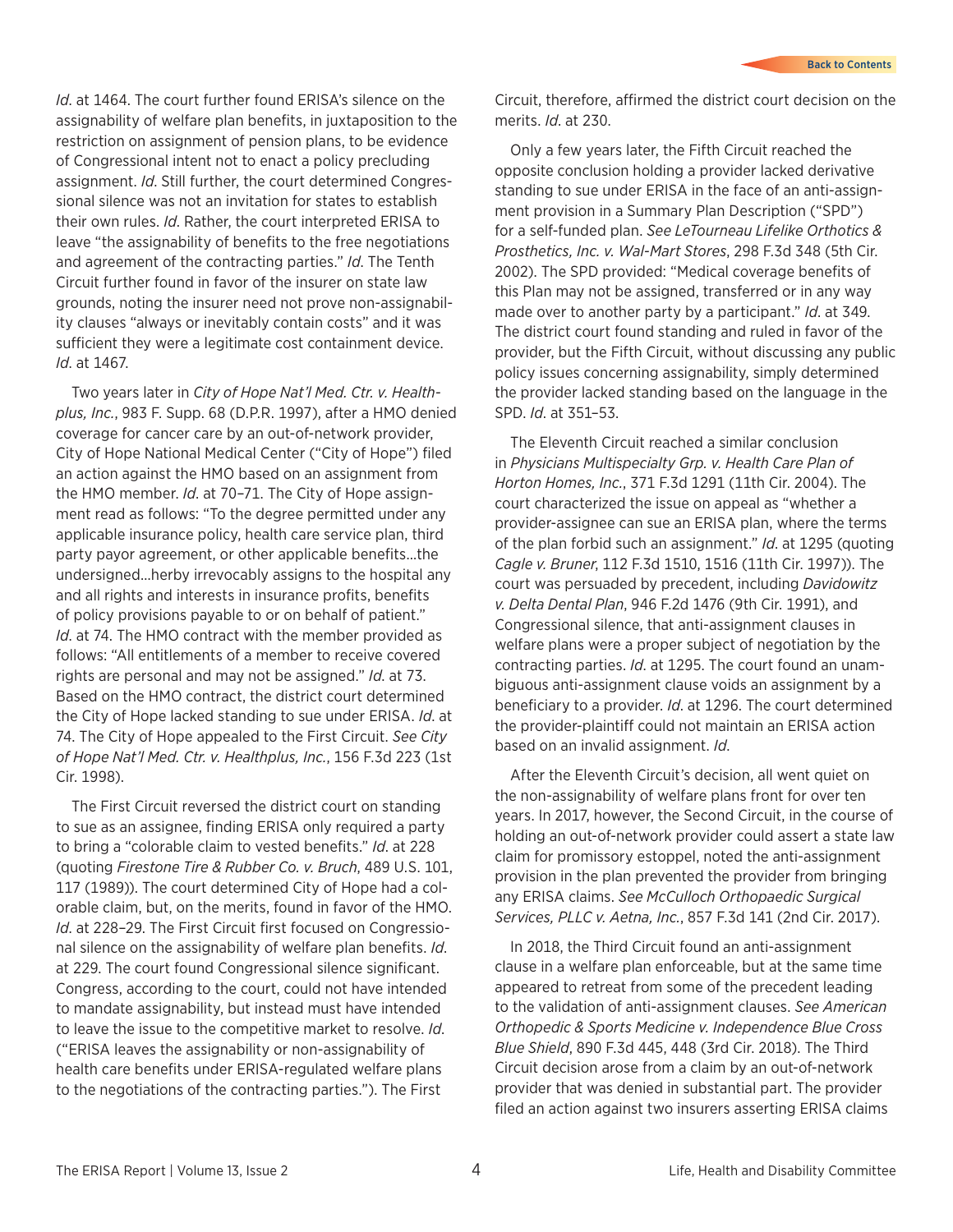based on a purported patient assignment. *See American Orthopedic & Sports Medicine v. Independence Blue Cross Blue Shield*, No. 216-CV-08988, 2017 WL 1243147, at \*2–3 (D.N.J. Feb. 24, 2017). The insurers moved to dismiss for lack of standing pursuant Federal Rule of Civil Procedure 12(b)(1). The provider claimed standing based on the Fifth Circuit's decision in *Herman Hosp. v. MEBA Med. & Ben. Plan*, 959 F.2d 569 (5h Cir. 1992), but the district court determined a subsequent Fifth Circuit decision, *LeTourneau Lifelike Orthotics & Prosthetics, Inc. v. Wal-Mart Stores*, 298 F.3d 348 (5th Cir. 2002), found an anti-assignment provision in an ERISA plan was enforceable. The district court dismissed the action, finding the anti-assignment provision clear and unambiguous and, therefore, valid and enforceable. *American Orthopedic*, 2017 WL 1243147, at \*4.

On appeal, the provider argued prior Third Circuit decisions permitting provider assignments and conferring provider standing meant the court should now hold assignments cannot be prohibited by the terms of a welfare plan. *See American Orthopedic*, 890 F.3d at 449–50. The Third Circuit disagreed, noting the court had not previously addressed the effect or enforceability of an anti-assignment clause. *Id*. at 450.

The Third Circuit likewise rejected the insurer's argument that ERISA could not have intended to prohibit anti-assignment provisions because Congress surely knew how to achieve this objective legislatively, as it explicitly stated with respect to pension plans. *Id*. Still further, the insurers argued that Congressional intent was reinforced by recent significant ERISA amendments and continued Congressional silence. Building further on this point, the insurers, relying on *Mackey v. Lanier Collection Agency & Serv., Inc.*, 486 U.S. 825 (1988), argued the Supreme Court found such Congressional omissions from ERISA significant. The Third Circuit found these arguments less than compelling. *See American Orthopedic*, 890 F.3d at 450–51.

The Third Circuit explained *Mackey* may be less instructive on closer inspection and offered alternative explanations for Congressional silence. According to the court, Congressional silence "may indicate that Congress intended to preserve the rights of individual plan beneficiaries to assign their benefits." *Id*. at 450. This might be true, the court proffered, because the prohibition on pension plan assignments was intended to protect participants, while prohibiting assignments in welfare plans may disadvantage participants. Secondarily, the Third Circuit found assignments were "fairly ubiquitous" and Congressional silence may have been intended to ensure the status quo of permitting assignments. *Id*. at 451.

The Third Circuit further declined to develop the federal common law of ERISA on the grounds the arguments advanced by the parties were in equipoise. The provider argued anti-assignment plan provisions will eventually drive out-of-network providers out of business, thereby reducing patient choice. The insurers argued the anti-assignment provision helped keep premium costs down and ultimately made health care more accessible to patients. The court found neither argument persuasive absent "empirical data," which neither party offered. *Id*. at 452.

Notwithstanding the Third Circuit's views on the parties' arguments, the court found its "Sister-Circuits" decisions were thoughtful and reasoned, which is an interesting comment given the court's questioning of the reasoning underpinning those decisions. *Id*. at 453. The court, nonetheless, was persuaded not to stray from the "black-letter law that the terms of an unambiguous private contract must be enforced." *See id*. (quoting *Travelers Indem. Co. v. Bailey*, 557 U.S. 137, 150 (2009)). The Third Circuit opted to join its Sister-Circuits and held "anti-assignment clauses in ERISA-governed health insurance plans as a general matter are enforceable." *See id*.

Just when it appeared the Third Circuit, albeit reluctantly, had safely sided with its Sister-Circuits on the question of anti-assignment provisions, the court tacked in a new direction. In supplemental briefing, initiated by the court, the provider asked the court to vacate and remand in order to allow for the opportunity to cure the standing defect by perfecting a deficient power of attorney. *Id*. at 454. In response, the insurers argued the plan language was a bar to any claim under a power of attorney and remand would be futile. *Id*. The court disagreed with the insurers' argument, finding a power of attorney was different in "important respects" from an assignment. *Id*. The court, for example, explained, in contrast to an assignment, a power of attorney does not transfer ownership of a claim. *Id*. at 455. From the court's perspective, while an anti-assignment clause is enforceable against an assignment, such a plan provision would not preclude agents from acting for a participant through a power of attorney. *Id*. Despite this language in the court's opinion, the court refused to remand, finding the provider waived the power of attorney argument "by failing to raise them in its opening or reply brief." *Id*.

In sum, while the case law rather clearly establishes the enforceability of anti-assignment clauses in ERISA-governed employee welfare benefit plans, the game is not over yet. The Third Circuit's recent decision appears designed to sow seeds of doubt by offering alternative interpretations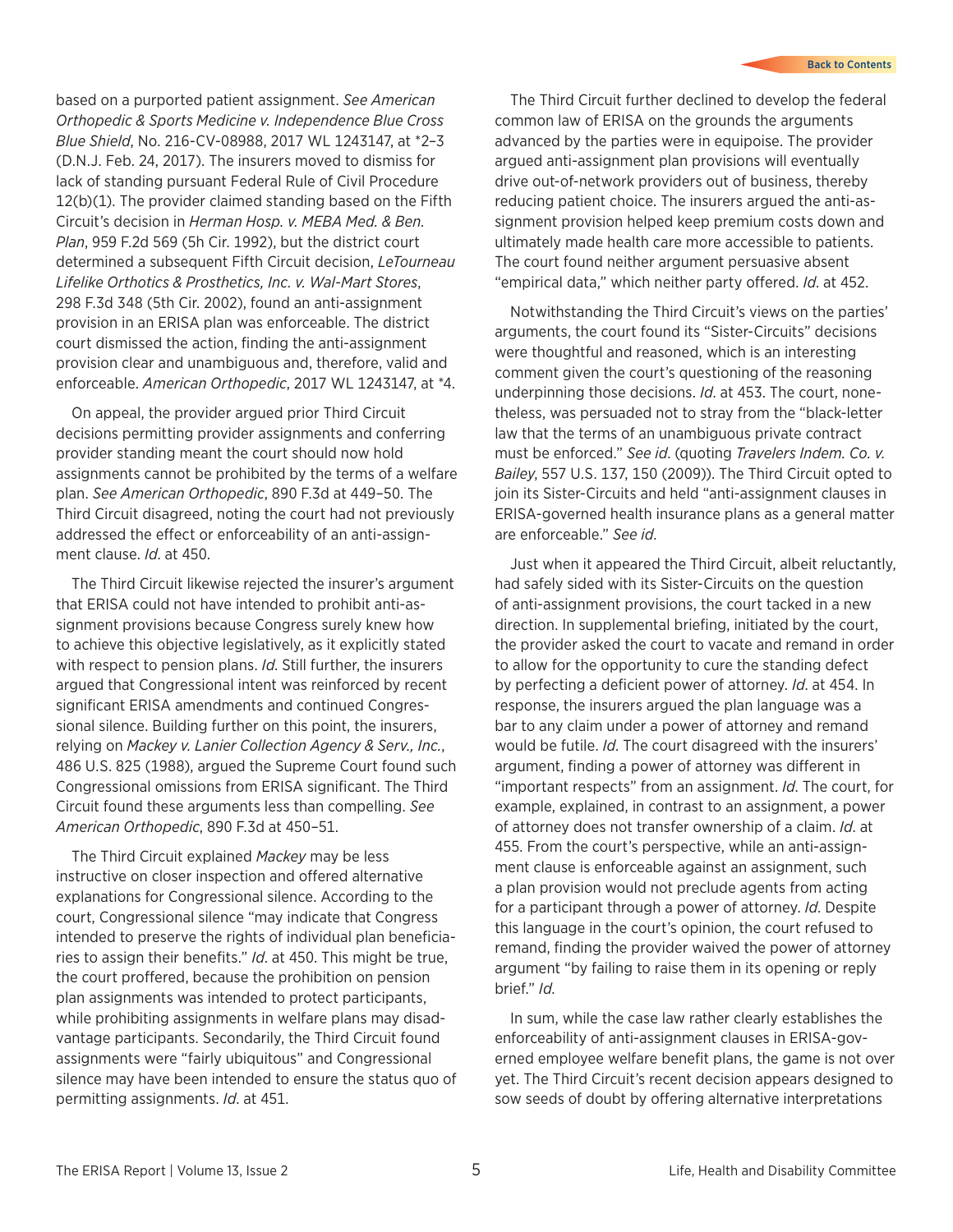<span id="page-5-0"></span>of key arguments underpinning the precedent. Moreover, the Third Circuit, at least in dictum, offered an alternative solution for providers—a power of attorney. The power of attorney solution may sound simple in practice, but prove more complex in reality. Simply handing patients a blanket power of attorney form may present any number of perils, including the validity and scope of the power of attorney based on applicable state law.

*Bryan D. Bolton is a founding member and chairman of the Baltimore based law firm Funk & Bolton, P.A. He is a frequent speaker and author on life, health and disability* 

*insurance, as well as ERISA, and regularly represents life, health, and disability insurers, self-funded plans, managed care companies, plan sponsors, and trustees, in federal court, state court, and regulatory proceedings. Mr. Bolton's appellate experience includes appeals to the United States Courts of Appeals for the Second, Third, Fourth and District of Columbia Circuits, as well as amicus counsel before the Supreme Court of the United States. Mr. Bolton is a member of the Maryland and Pennsylvania Bars. He has been included in the Bar Register of Preeminent Lawyers, Maryland Super Lawyers and the Best Lawyers in America for over ten years.*

### The Article III Standing Issue in *Springer v. Cleveland Clinic Employee Health Plan Total Care*

#### By Tom Christina



Considering how often the Supreme Court books ERISA for return engagements, the Act has provoked comparatively few constitutional questions. Before the turn of the century, some asked whether the withdrawal liability provi-

sions of the Multiemployer Pension Plans Amendments Act of 1980 were entirely compatible with the Due Process Clause, but the less said about the fate of those efforts, the better, and in any event they belong to the comparatively distant past. Preemption cases never have been in short supply, of course, but most of them involve only the construction and application of ERISA §514(a). At least until recently, only a handful of "conflict" preemption cases demanded any nuanced application of the Supremacy Clause.

Swimming against this current is a case argued before the Sixth Circuit last month, *Springer v. Cleveland Clinic Employee Health Plan Total Care*, No. 17-4181 (6th Cir., June 13, 2018). In Springer, the plaintiff seeks an order requiring his employer's group health plan to pay an invoice for more than \$300,000 to an air ambulance company that transported the plaintiff-employee's child to Cleveland from the employee's former home in Utah. The air ambulance company had brought a prior action for the same relief as a purported assignee of the plaintiff-employee, but that action was dismissed when it was determined as a matter of law that the purported assignment was ineffective. Although the reason is not entirely clear, the air ambulance

company evidently gave the plaintiff-employee a release of any claim it might otherwise have had against him for the cost of its services. Thus, the plaintiff in *Springer* has nothing to hope or fear financially from the outcome of the case.

ERISA §502(a)(1)(B) provides in no uncertain terms that a civil action may be brought by a participant "to recover benefits due to him under the terms of his plan, to enforce his rights under the terms of the plan, or to clarify his rights to future benefits under the terms of the plan." But does a plan participant have Article III standing to bring a §502(a) (1)(B) action in federal court for the payment of benefits directly to a provider if the provider has relinquished its right to recover the cost of its services from the participant? To put the question somewhat differently, does Article III of the Constitution permit Congress to confer a right to bring a §502(a)(1)(B) action on a participant whose rights and liabilities will not be affected by the outcome of the action?

The district court dismissed the action because the plaintiff lacked standing to sue under Article III, Section 2 of the Constitution. That provision states that "[t]he judicial Power of the United States shall extend" to only to various defined types of "Cases" or "Controversies." Given the language of Article III, Section 2, it has long been held that a party seeking to invoke the jurisdiction of the federal courts "must satisfy the threshold requirement imposed by Article III of the Constitution by alleging an actual case or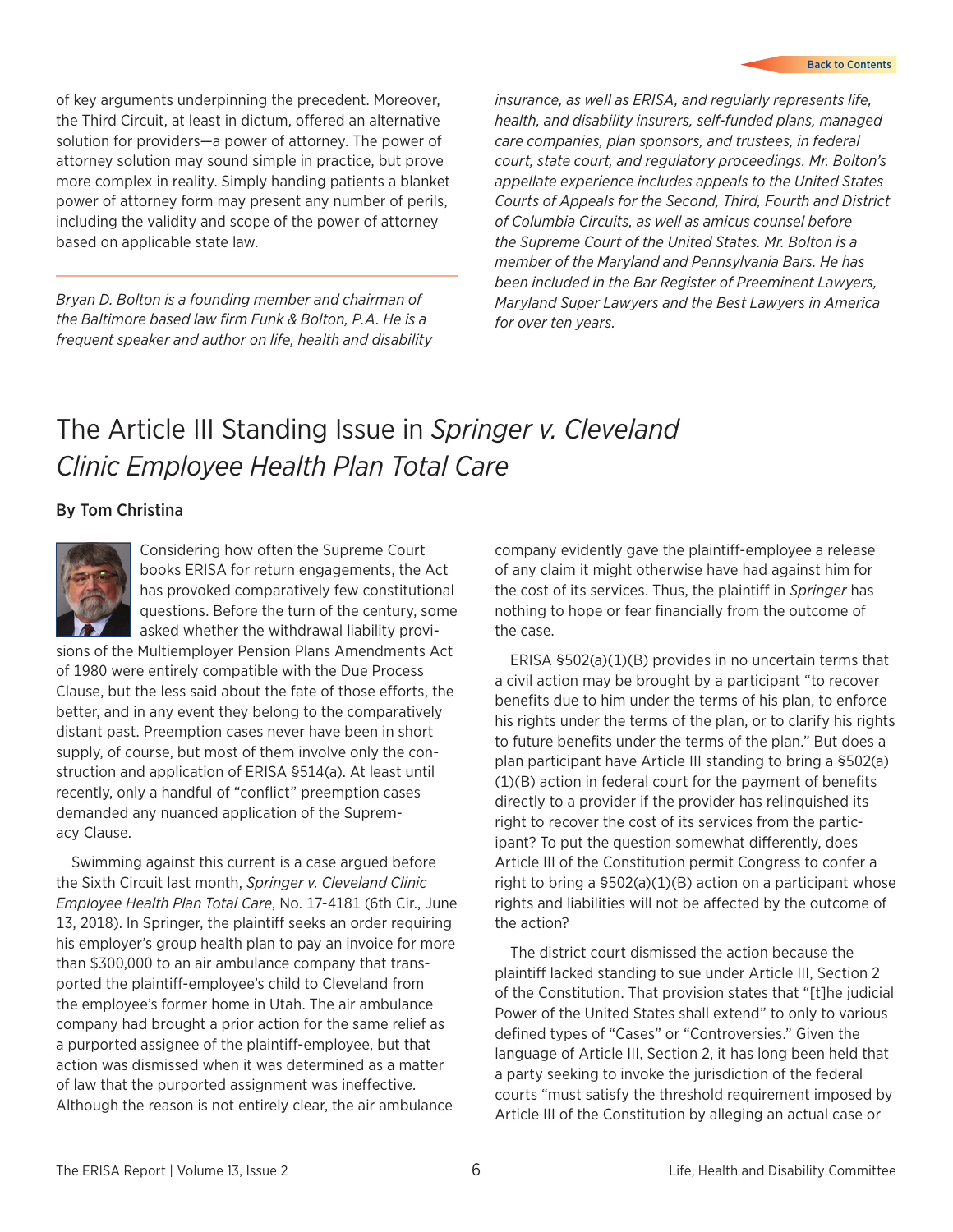controversy." *City of Los Angeles v. Lyons*, 461 U.S. 95, 101 (1983). In fact, federal courts are required to determine whether Article III jurisdiction exists prior to proceeding to the merits of an action. *Steel Co. v. Citizen's For a Better Environment*, 523 U.S. 83 (1998).

The Case or Controversy requirement is not a mere formality. To the contrary, the Supreme Court has repeatedly held that it has transcendent structural significance for the organization of the national government. According to the Court, the law of standing is an integral part of that more general constitutional doctrine, the separation of powers and that in order to remain faithful to the tripartite structure of the federal government, federal judicial power cannot be permitted to intrude upon the powers given to the other branches. *See DaimlerChrysler Corp. v. Cuno*, 547 U. S. 332, 341 (2006); *Lujan v. Defenders of Wildlife*, 504 U. S. 555, 559–60 (1992). Indeed, Chief Justice Rehnquist wrote for the Court in 1997, "No principle is more fundamental to the judiciary's proper role in our system of government than the constitutional limitation of federal-court jurisdiction to actual cases or controversies." *Raines v. Byrd*, 521 U. S. 811, 818 (1997).

The bedrock rule of Article III standing is that a plaintiff may not proceed in a federal court unless the plaintiff shows three irreducible facts necessary to prove the existence of a Case or Controversy:

[He or she] has suffered an 'injury in fact' that is (a) concrete and particularized and (b) actual or imminent, not conjectural or hypothetical; (2) the injury is fairly traceable to the challenged action of the defendant; and (3) it is likely, as opposed to merely speculative, that the injury will be redressed by a favorable decision.

*Friends of the Earth, Inc. v. Laidlaw Envt'l. Servs. (TOC), Inc.*, 528 U.S. 167, 180–81 (2000), citing *Lujan v. Defenders of Wildlife*, 504 U.S. 555, 560–66 (1992).

The possibility that the Case or Controversy requirement might impinge on benefits litigation under ERISA went largely unrecognized for many years, until the Supreme Court's decision two terms ago in *Spokeo, Inc. v. Robins*, 578 U.S. 323 (2016). In that case, the Court elaborated on Article III's requirement that the injury sufficient to satisfy the Case or Controversy requirement must be not only "particularized" but also "concrete." The Court explained the "concreteness" requirement in these terms:

A "concrete" injury must be "*de facto*"; that is, it must actually exist. … When we have used the adjective "concrete," we have meant to convey the usual meaning of the term—"real," and not "abstract."

Nothing remarkable there. It was what came next that raised the possibility that Article III standing might pose an issue under ERISA. Before *Spokeo*, it had generally been understood that "Congress cannot erase Article III's standing requirements by statutorily granting the right to sue to a plaintiff who would not otherwise have standing." *Raines v. Byrd*, 521 U. S. 811, 820 n. 3 (1997). However, *Spokeo* put meat on those bones by identifying the types of injuries that satisfied the "concreteness" requirement.

The Court identified tangible injuries as the quintessential example of an injury that was concrete in the sense of being real. It then turned to intangible injuries. On that topic, the Court said first that "history and the judgment of Congress play important roles" in determining which intangible injuries are sufficiently real to satisfy Article III. However, it quickly became clear that historically-recognized claims might have an easier time of passing muster. "Because the doctrine of standing derives from the case-or-controversy requirement, and because that requirement in turn is grounded in historical practice, it is instructive to consider whether an alleged intangible harm has a close relationship to a harm that has traditionally been regarded as providing a basis for a lawsuit in English or American courts." In short, common law causes of action that seek redress for intangible harm seem to pass muster under Article III automatically, without further inquiry into whether the intangible harm is "concrete."

The same is not true with respect to Congressionally created causes of action to recover for Congressionally-defined harms. The *Spokeo* Court stated that Congress's judgment in these matters is especially instructive and important where Congress elevates *de facto* injuries to the status of concrete legally cognizable injuries. This is a bit confusing. If an injury already is a *de facto* injury before Congress elevates it, why is any such "elevation" necessary, since according to the *Spokeo* Court, "concrete" means "*de facto*." Without exploring this question, the *Spokeo* Court then cites to Justice Kennedy's concurrence in *Lujan* for the proposition that "Congress has the power to define injuries and articulate chains of causation that will give rise to a case or controversy where none existed before." However, it is apparent that the *Spokeo* Court did not intend this statement to be taken literally, because it is immediately followed by a substantial carve-out.

Congress' role in identifying and elevating intangible harms does not mean that a plaintiff automatically satisfies the injury-in-fact requirement whenever a statute grants a person a statutory right and purports to authorize that person to sue to vindicate that right. Article III standing requires a concrete injury even in the context of a statutory violation.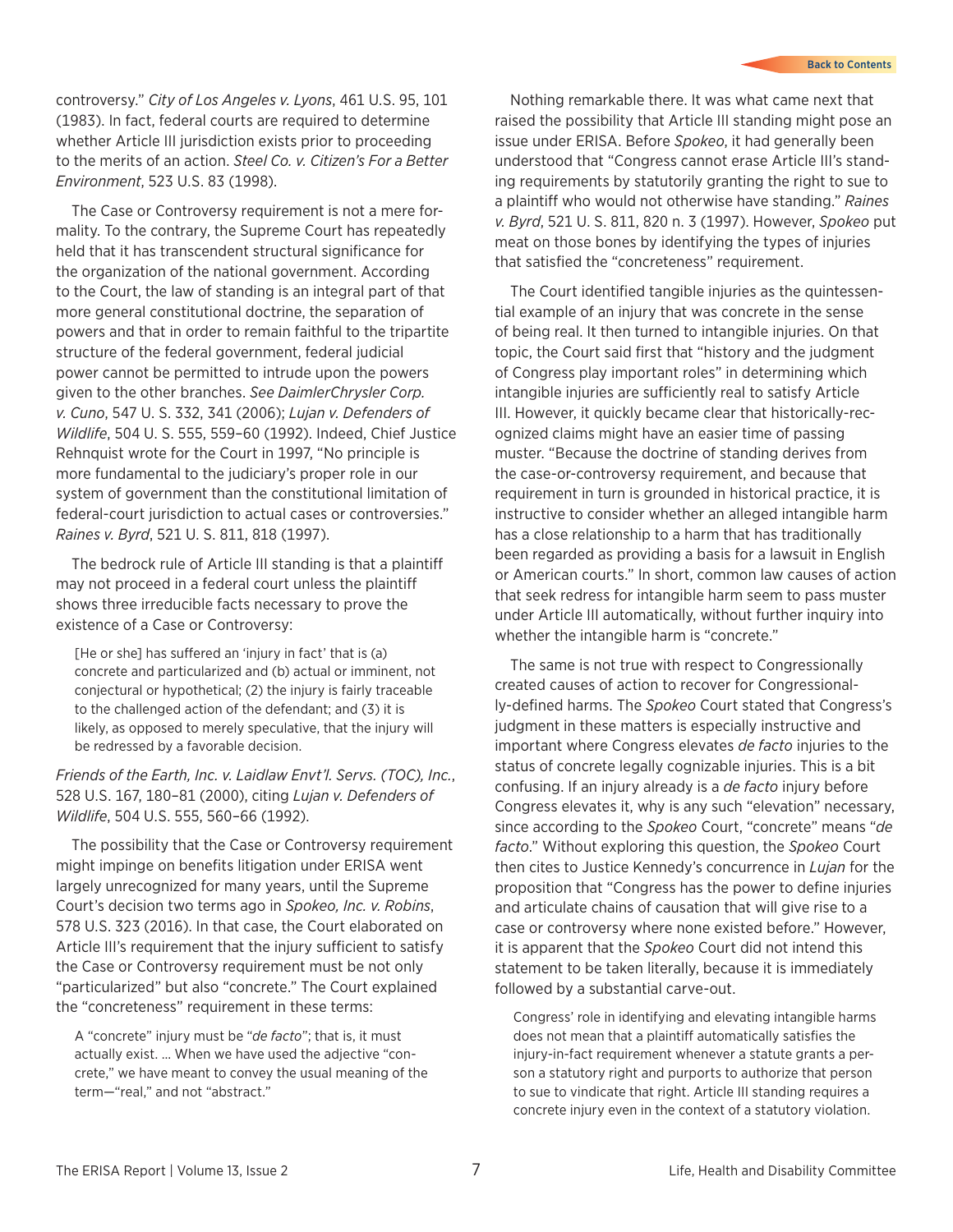Thus, it appears that Congress's power to create statutory causes of action is limited to creating remedies for injuries that are concrete and whose concreteness does not depend on a Congressional statute.

This is the context in which *Springer* was decided in the district court and likely will be decided in the Court of Appeals. (The district court relied heavily on the Sixth Circuit's opinion in *Soehnlen v. Fleet Owners Ins. Fund*, 844 F.3d 576, 581–82 (6th Cir. 2016), which applies *Spokeo* to actions arising under ERISA.) The answer to the standing question in *Springer* is so important that it prompted the Solicitor of Labor not only to file an amicus brief, but to participate in oral argument, as well. That argument was illuminating because it showed that the Sixth Circuit's answer to the question presented in *Springer* might depend on some very fundamental (and potentially very consequential) issues under ERISA.

In her amicus brief, the Solicitor argued that the injury suffered by Dr. Springer was analogous to a common law claim for breach of contract. The Solicitor's office began on the same tack at oral argument until a question from Judge Thapur, who wanted to know whether nominal damages are available under ERISA. The point of this question seemed to be to test how far the breach of contract analogy went. At common law, nominal damages are available for a breach of contract where no damages are proven. Arguably, that means that there is a concrete injury in any case of a breach of contract, *i.e.*, that the breach is itself the *de facto* invasion of a legally cognizable right. However, the Solicitor's office responded by insisting that it was irrelevant to the plaintiff's claim whether nominal damages can be recovered under ERISA. The Solicitor's office also sidestepped the question of whether ERISA actions are generally treated as contract claims.

Of course, the analogy to an action for a breach of contract will only carry so far. For example, no one believes that actions brought under ERISA §502(a)(1)(B) are triable by jury, as the Seventh Amendment would require if those actions sought redress for the typical claim for

benefits. Moreover, it is well-established that damages cannot be obtained in an action under §502(a). It might have been better to argue that the *injury* was the same type of concrete injury or belong to the same category of concrete injury as the kind of injury redressed in a breach of contracts action. This might have put it into the category of injuries that are *de facto* by nature, and which Congress is empowered to recognize as sufficient to establish injury in fact for purposes of Article III.

Needless to say, this way of conceptualizing the issue is not necessarily valid. As in other "balance billing" cases, the relief sought is payment directly to the provider. That relief is not necessarily in line with the contract analogy. Nonpayment to the provider is analogous to the harm that arises from breach of a contract only if the substantive provisions of the plan specifically require payment directly to the provider. Yet an employee benefit plan cannot be established for the benefit of providers. *See* ERISA Section 3(1). Thus, a provider cannot be what the Restatement of Contracts calls an "intended beneficiary." Instead, the provider is at best an "incidental beneficiary." The common law did not recognize the right of a third party beneficiary to recover in its own right under analogous circumstances. *See*, *e.g.*, *Winterbottom v. Wright*, 152 Eng. Rep. 402 (1842); and Langridge v. Levy, 150 Eng. Rep. 863 (1837).

*Tom Christina is a shareholder in the Employee Benefits and Executive Compensation Practice Group at Ogletree Deakins, resident in its Greenville, South Carolina office. His practice includes consulting with plan sponsors regarding regulatory compliance and fiduciary issues, as well as representing plans and employers in benefits-related controversies. Tom is perhaps best known for his role in King v. Burwell and related cases challenging premium tax credit regulations issued under the Affordable Care Act, on which he is a recognized authority.*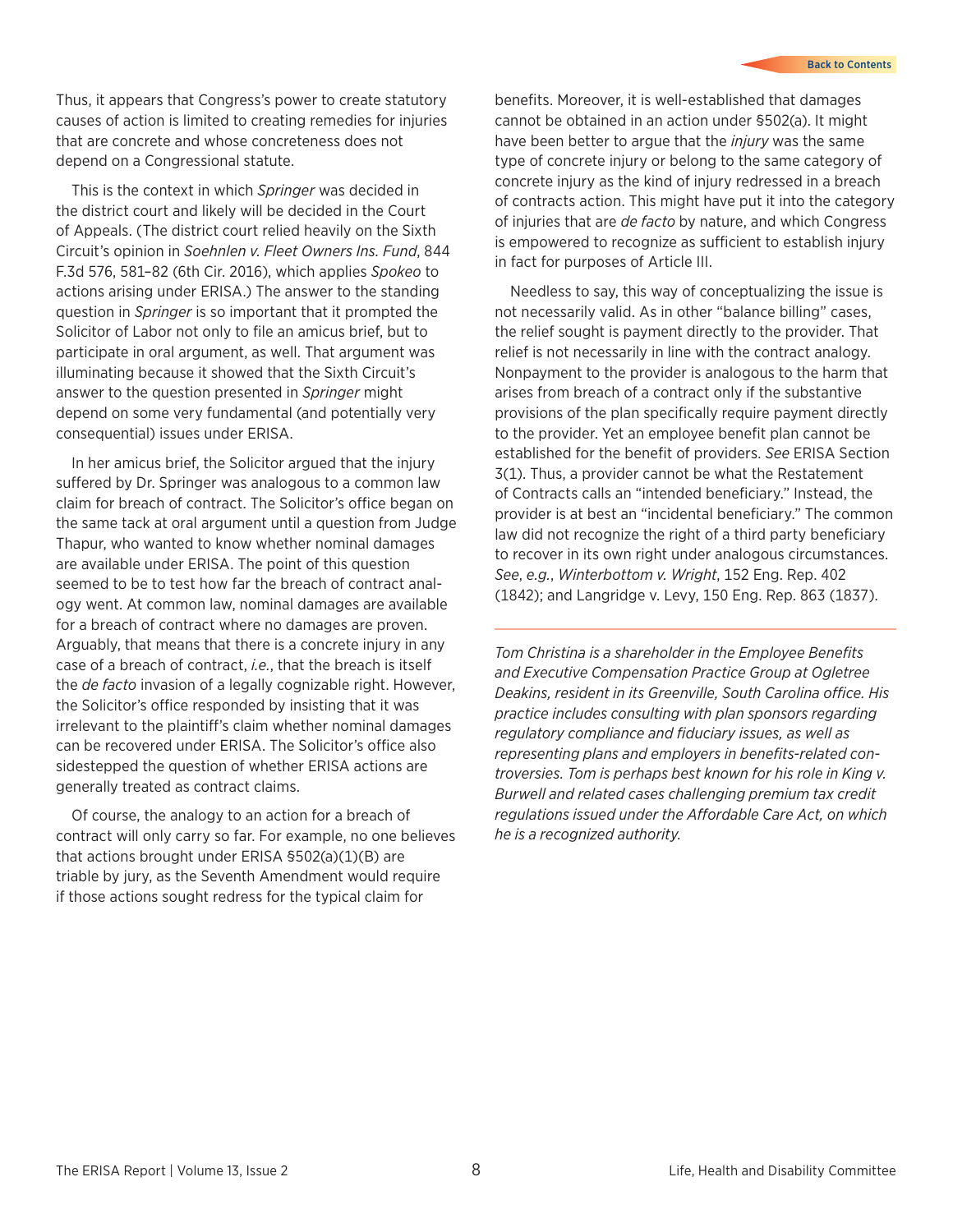## <span id="page-8-0"></span>"De Minimis" Violations Are in "Substantial Compliance" but Is Substantial Compliance "De Minimis"?

#### By Edna Kersting



The Department of Labor's (DOL) new claims procedure regulations for ERISA-based plans providing disability benefits are now in effect for claims filed on or after April 1, 2018. The DOL made sweeping changes to the prior ver-

sion of the ERISA claim regulation, especially regarding the information that must be disclosed to a claimant during an administrative appeal. In addition, the rule changes make it easier for a claimant to file a lawsuit before administrative remedies have been exhausted by specifically setting out that a claimant may bring a lawsuit when the claim procedures set out in the regulation were not established or followed and that in such case, the initial denial or appeal is "deemed denied […] without the exercise of discretion by an appropriate fiduciary." This stricter standard will likely have the most impact among the new claims procedure, as it provides a strong incentive for a claimant to initiate litigation early and cut off the administrative process after the submission of their evidence.

The DOL, however, incorporated an exception for de minimis violations to the regulations, which would preserve the grant of discretionary authority to a violating plan so long as the violations "do not cause, and are not likely to cause, prejudice or harm to the claimant" and there is good cause, such as "an ongoing, good faith exchange of information." The following will review recent case law largely decided under the substantial compliance doctrine and evaluate what, if any, changes we may expect in the future as a result of the codified departure from substantial compliance.

#### The "De Minimis" Exception

Prior to the April 1, 2018 alterations to the regulations, challenges to ERISA procedural violations were evaluated under the "substantial compliance" standard. *See e.g. Rasenack ex rel. Tribolet v. AIG Life Ins. Co.*, 585 F.3d 1311, 1317 (10th Cir. 2009) (quoting *Gilbertson v. Allied Signal, Inc.*, 328 F.3d 625, 634 (10th Cir. 2003)); *see also Robinson v. Aetna Life Ins. Co.*, 443 F.3d 389, 392–93 (5th Cir. 2006) (citing *Lacy v. Fulbright & Jaworski*, 405 F.3d 254, 257 (5th Cir. 2005)); *Marks v. Newcourt Credit Group, Inc.*, 342 F.3d 444, 460 (6th Cir. 2003); *Halpin v. W.W. Grainger, Inc.*, 962 F.2d 685, 690 (7th Cir.1992).

As long as the purpose of 29 U.S.C.S. §1133 had been fulfilled, then "technical noncompliance with ERISA procedures [would] be excused." The purpose of §1133 is to ensure that claimants are able to have access to the necessary information to "further their administrative review or appeal to federal courts." Substantial compliance also required a "meaningful dialogue" between the beneficiary and the administrator. According to the DOL, the new "de minimis" standard is stricter than a "substantial compliance" requirement.

Now, when a plan's procedural mistake amounts to anything greater than a "de minimis" violation, beneficiaries' administrative remedies are deemed exhausted. In evaluating whether a violation is "de minimis," courts are tasked with considering whether the violation was non-prejudicial, was for a good cause or beyond the control of the plan, and whether the violation occurred within an on-going good faith exchange of information. The regulations further provide that the "de minimis" exception is not available when the violation is part of a pattern or practice of violations by the plan.

#### Overview of Current Case Law

The new wording of the regulation appears to have been foreshadowed in the recent decision of the Second Circuit in *Halo v. Yale Health Benefit Plan*, 819 F.3d 42 (2d Cir. 2016), where the court was faced with the claimant's argument that the health plan failed to timely comply with the DOL regulations regarding the notice requirements for benefit denial letters. *Id*. at 46. Rejecting the substantial compliance doctrine based on DOL guidance, the Second Circuit applied the DOL's advice that "it will tolerate inadvertent and harmless deviations in the processing of a particular claim, so long as the plan otherwise establishes procedures in full conformity with the regulation, we see no reason why courts should not also tolerate such minor deviations" to its decisionmaking. *Id*. at 57. A such, it held that failure to strictly comply with DOL regulations concerning the timing of issuing denial and appeal determination letters will result in *de novo* review of the administrator's determination unless the plan can show (1) it has established procedures "in full conformity" with the regulations; and (2) its failure to comply with these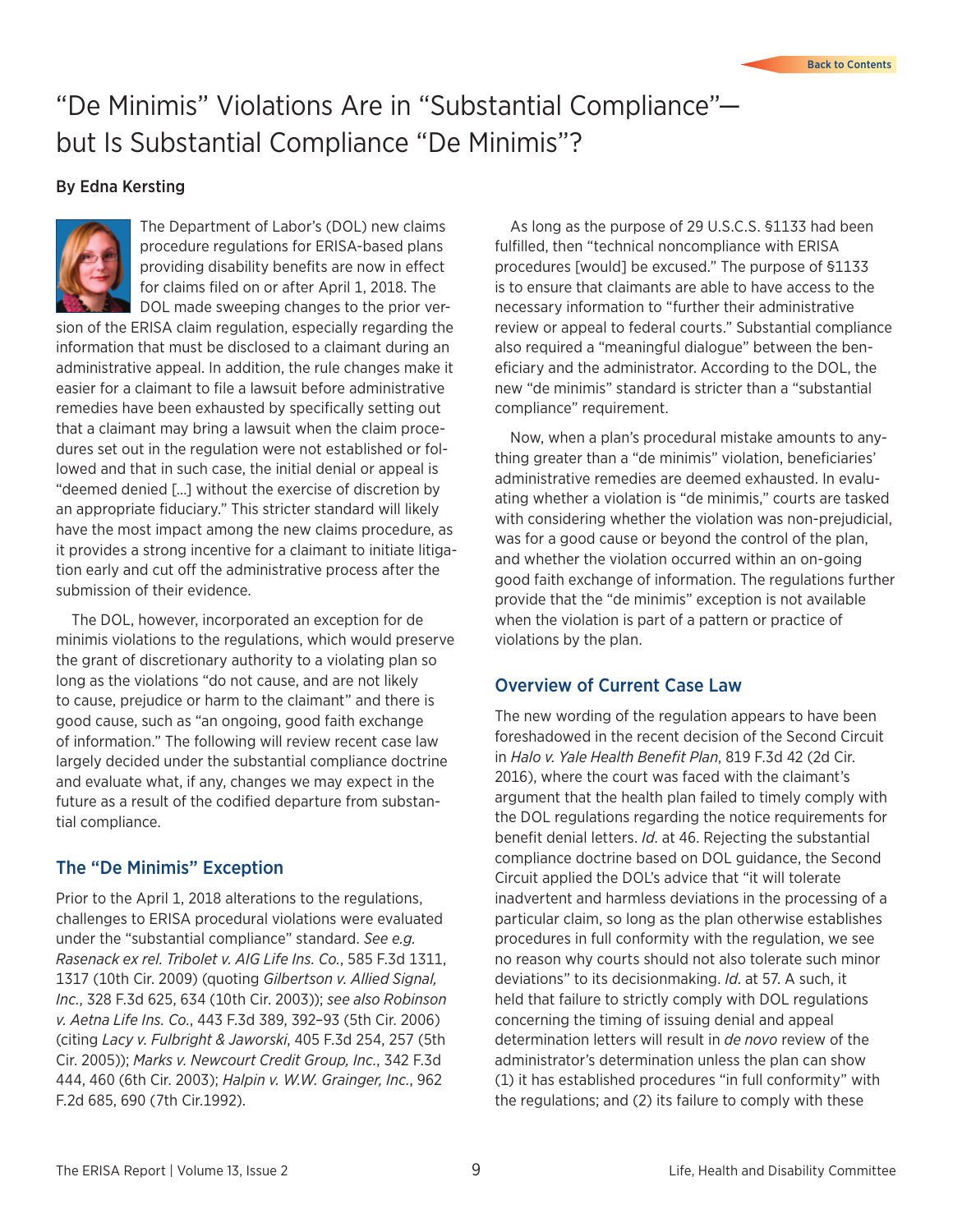procedures with respect to the particular claim at issue was both inadvertent and harmless. *Halo*, at 61.

Subsequent to the *Halo* decision, several district court faced similar situations and *Halo* based arguments from the claimants. The Northern District of Indiana in *Fessenden v. Reliance Std. Life Ins. Co.*, No. 3:15-cv-360, 2016 U.S. Dist. LEXIS 131226 (N.D. Ind. Sept. 26, 2016) looked at the untimeliness of a plan's determination during the appeal review of a claim and while maintaining that substantial compliance was the appropriate standard to apply, even if *Halo*'s rationale governed, the delay in decision-making in that case was not found to be harmful—and in terms of the new regulation, likely "de minimis." In *L.M v. Metro. Life Ins. Co.*, No. 16-8287, 2016 U.S. Dist. LEXIS 168463 (D. N.J. Dec. 2, 2016), the District of New Jersey also applied the substantial compliance doctrine based on Third Circuit guidance, however, considering *Halo*, it found that the plan had "established procedures in full conformity with the [applicable] regulation(s)" and has demonstrated "that its failure to comply with the claims-procedure regulation in the processing of a particular claim was inadvertent and harmless." *Id*. at 12–13. Therefore, it applied an arbitrary and capricious standard of review to its review of the determination.

The Northern District of California in *Norris v. Mazzola*, 231 F. Supp. 3d 412 (N.D. Cal. Feb. 7, 2017) applied Ninth Circuit law, which requires a "flagrant violation of the procedural requirements of ERISA" to cause a loss of deference expressly granted to the plan administrator, and held that the violations were not so "flagrant as to amount to an 'utter disregard of the underlying purpose of the Plan." *Norris*, at 426.

Likewise, in *Brian C. v. ValueOptions*, No. 1:16-cv-93DAK, 2017 U.S. Dist. LEXIS 168409 ( D. Utah, October 11, 2017) the District of Utah did not depart from the substantial compliance standard accepted by the Tenth Circuit, however, it considered *Halo* and held that in that case, any violation was inadvertent and harmless. *Id*. at 10.

The court in *Johnston v. Aetna Life Ins. Co.*,17-20996, 2018 U.S. Dist. LEXIS 34622 (S.D. Fla. March 1, 2018) grappled with the interpretation of the "old" regulation but found it to support a loss of discretion in the case of a violation of the procedural standards set out in the regulation. As it further found that the violation at issue caused harm to the claimant, no exception applied—which while called a substantial compliance based exception—focused on the harmfulness of the conduct and the procedural steps undertaken in the review as a "de minimis" review under the new regulations would have to as well.

Most recently, the Middle District of Louisiana in *Green v. Prudential Ins. Co. of Am.*, No. 17-01024-JWD-EWD, 2018 U.S. Dist. LEXIS 70825 (M.D. La. Apr. 24, 2018) was faced with a case involving a lawsuit during the administrative review process, alleging that the regulations had not been complied with and that therefore, a *de novo* standard of review should be applied. Upon the plan's motion for a remand to complete the administrative review, the court examined the circumstances and found that the plan's failure to timely respond to an appeal was indeed a "de minimis" procedural violation in this case given that the plan's interpretation that further information would be forthcoming was not unreasonable. *Id*. at 5–6. Further, as the plan also engaged in a reasonable exchange of information, the court made the determination that the delay would most likely not cause harm or prejudice to the claimant. *Id*. at \*6. While the new regulations do not apply to claims submitted prior to April 1, 2018, the case nonetheless provides valuable insight in how courts may treat the "de minimis" exception set out in the regulations.

#### Analysis

As set out above, and reviewing *Halo* and its progeny, it appears that the departure from the substantial compliance doctrine was indeed foreshadowed by the Second Circuit but that its replacement with the "de minimis" standard as set out in the regulation – albeit per the guidance of the DOL a stricter standard of care than the substantial compliance doctrine – will not result in a drastic departure from previous case law. Courts who would have found that a plan substantially complied with the DOL regulations' mandates pertaining to the handling of a particular claim will likely now find that such a substantially compliant procedure poses a "de minimis" violation of the regulation, assessing harmfulness of the conduct, prejudice to the claimant and the general exchange of information evidenced by the claim file.

If a violation is determined to be prejudicial or harmful or the plan failed to maintain ongoing communication with the claimant, a violation will likely exceed the "de minimis" level – and most likely would also not have been substantially compliant with the goals and purposes of ERISA. It appears further that the burden to demonstrate harmfulness (or prejudice) is on the claimant, see Green, *supra*, while the burden to show good cause or inadvertence is on the plan. Compare *Moore v. Lafayette Life Ins. Co.*, 458 F.3d 416 (6th Cir. 2006) (Plaintiff failed to demonstrate any prejudice due to lack of summary plan descriptions);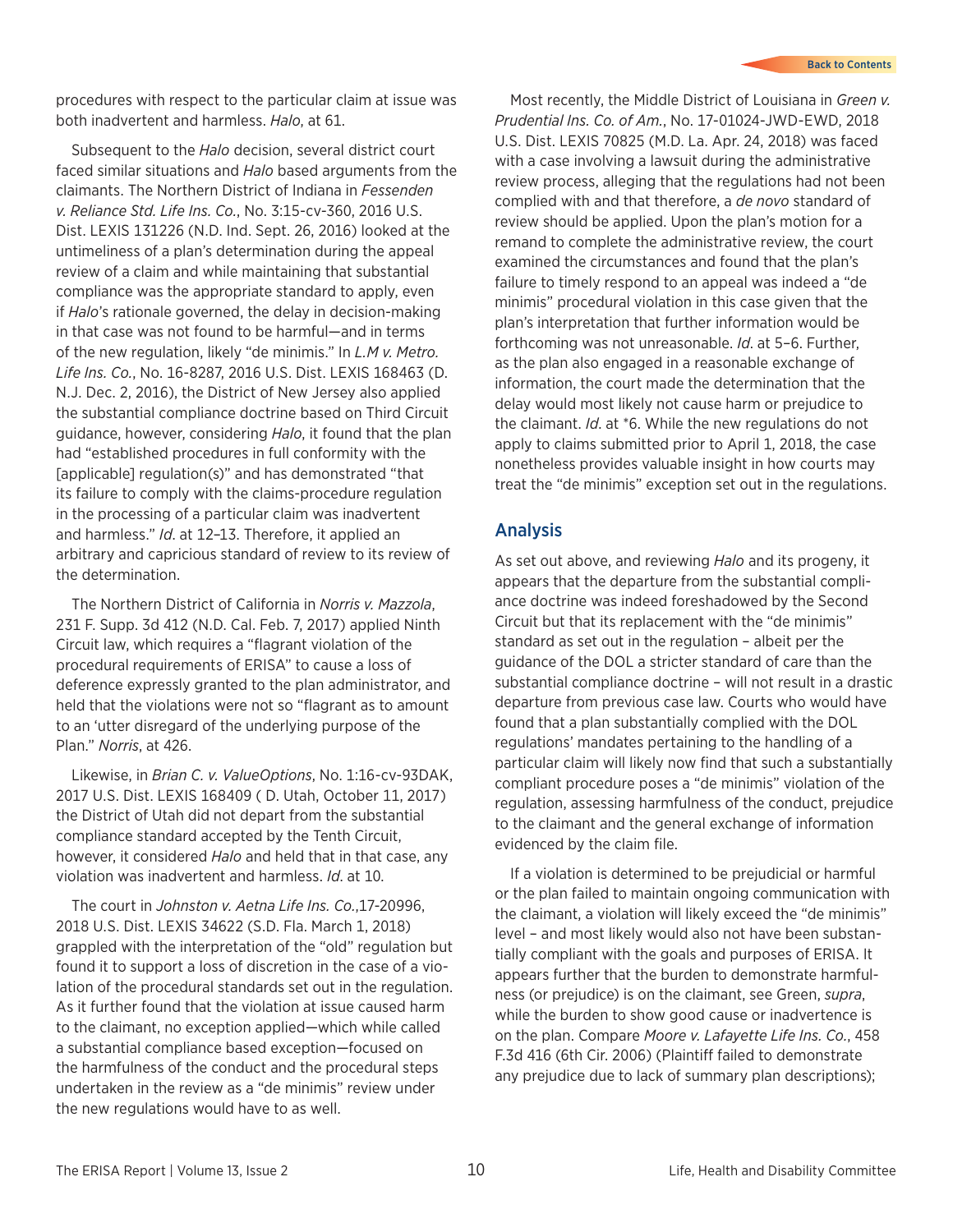<span id="page-10-0"></span>*Johnson v. Balt. Cty.*, Civil Action No. 11-cv-3616, 2012 U.S. Dist. LEXIS 92154 (D. Md. July 3, 2012).

A remaining question to be resolved by the courts is likely the pattern and practice exception to the "de minimis" exception, which does not appear to have been discussed (or raised) in any of the recent cases.

#### Conclusion and Take Away

The DOL has created new procedures in order to maintain ongoing, open communication between the insurer and insured, while helping relieve the insured's financial hardship. The express departure from a substantial compliance standard to the now codified "de minimis" violation standard is expected to bring about increased litigation. Review of recent case law since the Second Circuit's decision in Halo does, however, not necessarily suggest that the outcome of cases challenging the timeliness of benefit determinations will be vastly different from during the substantial compliance era. Indeed, while several district courts continue to apply the substantial compliance doctrine in deciding cases under the "old" regulations, they have been addressing the Halo factors alongside with the substantial compliance assessment with the same result.

While there are certainly many questions that remain, *e.g.* regarding the effects of the pattern and practice exception to the "de minimis" standard, it stands to hope that the departure from the substantial compliance standard may not bring about as sweeping changes in the case law as initially presumed. Based on the review of current case law post Halo and certainly the wording of the new regulations, it appears advisable from a claims handling perspective to remember to always maintain a meaningful dialogue with the claimant during the initial as well as during the appeal phase, providing updates relative to the status of the review, information obtained and still needed as well as steps completed and intended.

*Edna Sybil Kersting is a Partner in the Chicago office of national law firm Wilson Elser Moskowitz Edelman & Dicker. She represents life, health and disability plans and their insurers in litigation matters throughout the United States. She consults with and represents insurers in matters involving ERISA, bad faith and punitive damages, class actions, and other insurance claims and coverage issues. Edna has published numerous articles on topics of interest in the Life, Health, Disability and ERISA practice area. In addition, she has been a speaker at various insurance industry events.*

### When Payment of Plan Benefits Make Beneficiaries Whole They Get What They Get and They Can't Get Upset

## Life Insurance Benefit Plan Settlement Option Litigation and ERISA's Remedial Scheme

#### By Ian S. Linker



everal insurers offer beneficiaries of group life insurance plans governed by the Employee Retirement Income Security Act of 1974 ("ERISA") the option of receiving payment of their benefits into a specialized

account, akin to a checking account. Under this settlement option, beneficiaries receive a book of drafts, not dissimilar from a check book. They can immediately withdraw the full amount of the benefits by writing a single draft for the entire balance or use the drafts as they see fit over time. The beneficiaries receive interest on the benefits while the funds are in the account ("settlement-option account"), as if it was a bank account. And the insurance companies typi-

cally retain the funds in their general accounts to generate investment income as long as there are funds in the account, just like a bank. Everybody wins. Right? Not so fast.

#### Settlement-Option-Account Litigation

Many of these beneficiaries have filed lawsuits, including multiple putative class actions, against the insurers, which act as ERISA-plan claim fiduciaries, alleging the fiduciaries did not pay benefits in accordance with plan terms and therefore, breached their fiduciary duties under ERISA by: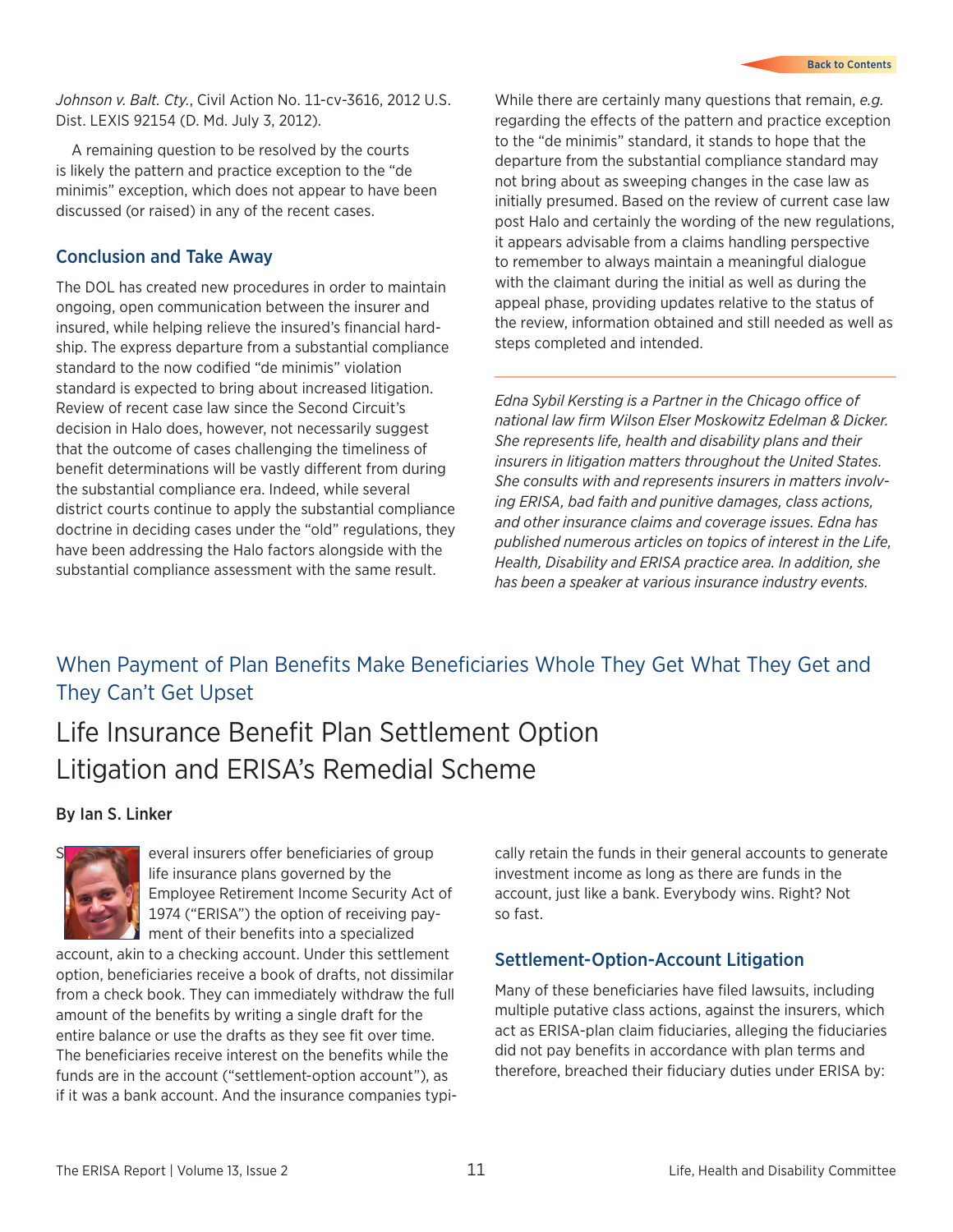- paying plan benefits into these accounts, instead of issuing a single check, and
- retaining and generating investment income on the funds.

Because the fiduciaries earned a profit on the funds, the plaintiffs sought disgorgement of these profits in amounts far exceeding the amount of the plan benefits. The results have been a mixed bag, with multiple courts agreeing with the plaintiffs that the fiduciaries breached their fiduciary duties, because they did not comply with the respective plan, some of which require payment into settlement-option accounts and others do not, but make the accounts available to beneficiaries. But the courts could be looking at these cases from a different perspective.

#### ERISA's Remedial Scheme

ERISA is a "comprehensive and reticulated statute," with a "carefully crafted and detailed enforcement scheme," providing "strong evidence that Congress did not intend to authorize other remedies that it simply forgot to incorporate expressly." Gr*eat-West Life & Annuity Ins. Co. v. Knudson*, 534 U.S. 204 (2002). Courts should therefore be "especially reluctant to tamper with the enforcement scheme embodied in the statute by extending remedies not specifically authorized by its text." Id.

ERISA's remedial scheme is found in 29 U.S.C. §1132. Congress set forth therein who may file suit and for what type of relief. Under 29 U.S.C. §1132(a):

A civil action may be brought—

(1) by a participant or beneficiary—

(A) for the relief provided for in subsection (c) of this section, or

(B) to recover benefits due to him under the terms of his plan, to enforce his rights under the terms of the plan, or to clarify his rights to future benefits under the terms of the plan;

(2) by the Secretary, or by a participant, beneficiary or fiduciary for appropriate relief under section 1109 of this title;

(3) by a participant, beneficiary, or fiduciary (A) to enjoin any act or practice which violates any provision of this subchapter or the terms of the plan, or (B) to obtain other appropriate equitable relief (i) to redress such violations or (ii) to enforce any provisions of this subchapter or the terms of the plan.

Plan participants and beneficiaries assert claims for benefits under 29 U.S.C. §1132(a)(1)(B). They may assert claims for breach of fiduciary duty under 29 U.S.C. §1132(a)(2) on behalf of a plan that suffers a loss. And participants and beneficiaries may assert individual claims for breach of fiduciary duties under 29 U.S.C. §1132(a)(3) "to obtain other appropriate equitable relief."

#### *Varity* and Its Progeny

Only "appropriate equitable relief" is available under 29 U.S.C. §1132(a)(3). The Supreme Court in *Varity Corp. v. Howe*, 516 U.S. 489 (1996), held "where Congress elsewhere provided adequate relief for a beneficiary's injury," relief, even if equitable, is not appropriate under §1132(a) (3); thus, is unavailable under that section.

In *Rochow v. Life Ins. Co. of N. Am.*, 780 F.3d 364 (6th Cir. 2015)(en banc), the Sixth Circuit decided an issue, similar to the issue considered in *Varity*: whether a plan participant is entitled to recover both benefits under 29 U.S.C. §1132(a)(1)(B) and damages for breach of fiduciary duty under 29 U.S.C. §1132(a)(3), when what the participant really complains about under both causes of action is ultimately an improper denial or payment of plan benefits.

The defendant in *Rochow*, an ERISA-plan fiduciary, denied plaintiff's claim for long-term disability benefits under an ERISA plan. Plaintiff sued. And the court awarded plaintiff benefits under 29 U.S.C. §1132(a)(1)(B). Plaintiff also asserted a cause of action under 29 U.S.C. §1132(a)(3) for disgorgement of the investment income the defendant earned on the unpaid plan benefits. The district court and a Sixth Circuit panel ordered disgorgement of a massive sum, all because the fiduciary had commingled the unpaid benefits with its general assets. Sitting en banc and relying heavily on *Varity*, the court of appeals disagreed and reversed.

*Rochow* recognized that Congress designed ERISA's remedial scheme the way it did because it was "concerned with the adequacy of relief to redress the claimant's injury, not the nature of the defendant's wrongdoing." The Court held that the district court and the panel erred because, "[i]nstead of focusing on the relief available to make [plaintiff] whole, the award reflects concern that [the fiduciary] had wrongfully gained something, a consideration beyond the ken of ERISA make-whole remedies." The Court emphasized that a "claimant cannot pursue a breach-of-fiduciary-duty claim under §[1132](a) (3) based solely on an arbitrary and capricious denial of benefits where the §[1132](a)(1)(B) remedy is adequate to make the claimant whole." Because the plaintiff had not demonstrated that the benefits he recovered, "plus the attorney's fees awarded, plus the prejudgment interest that *may* be awarded on remand, [were] inadequate to make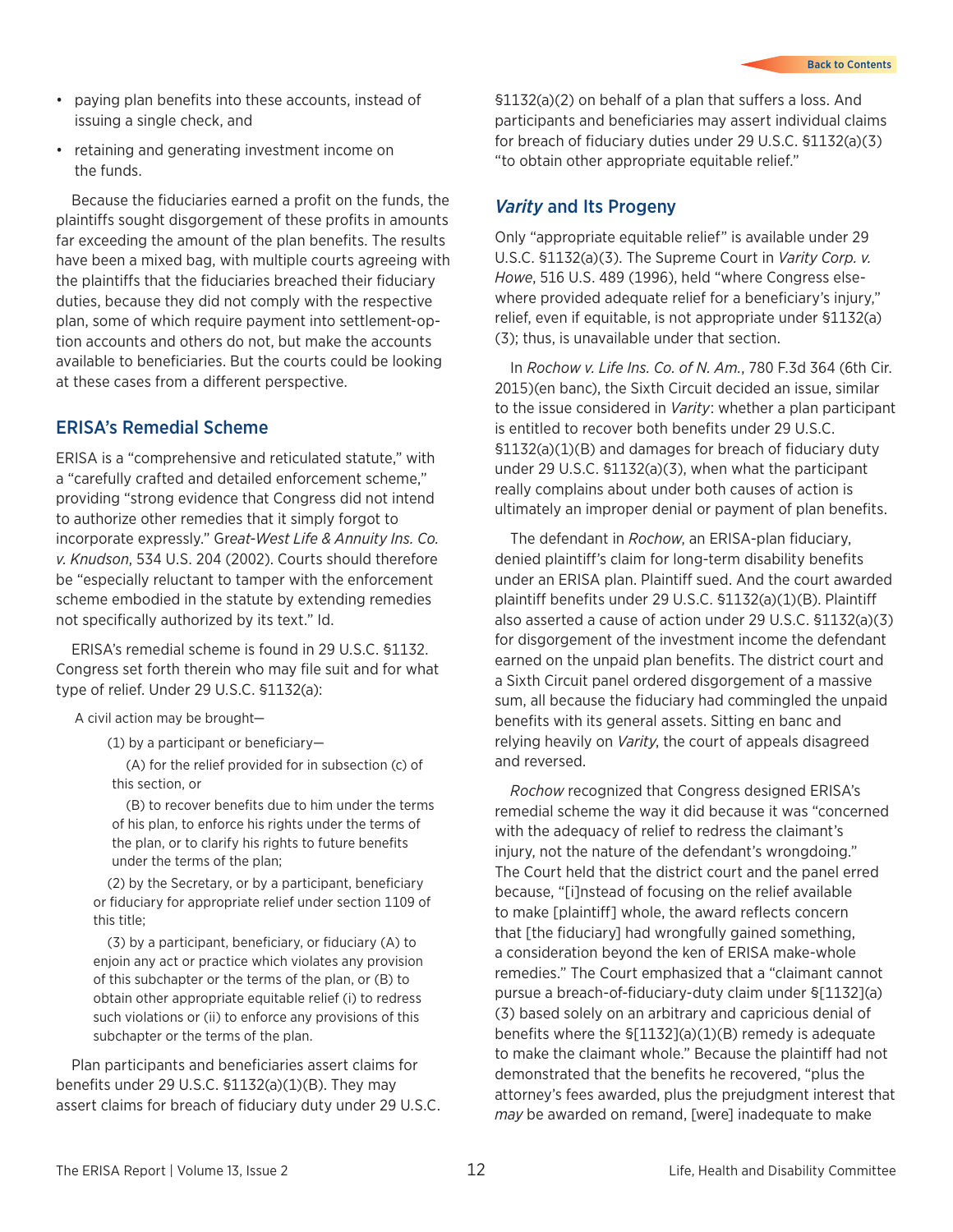[plaintiff] whole, … there is no trigger for 'further equitable relief' under *Varity*." (Emphasis in original).

The Court expressed its concern that if an improper benefit determination "implicated a breach of fiduciary duty entitling the claimant to disgorgement of the defendant's profits in addition to recovery of benefits, then equitable relief would be potentially available whenever a benefits denial is held to be arbitrary or capricious." This outcome, the court recognized, would be "inconsistent with ERISA's purpose to make claimants whole."

The plaintiff in *Rochow* claimed two injuries: "the arbitrary and capricious denial of benefits, and the breach of fiduciary duty consisting of the continued withholding of the wrongfully denied benefits." The Court determined that these injuries were "indistinguishable" from each other, because plaintiff's "loss remained exactly the same irrespective of the use made by [the fiduciary] of the withheld benefits." Plaintiff's "injury was remedied when he was awarded the wrongfully denied benefits and attorney's fees," and "potentially" prejudgment interest.

The Court further noted:

Despite Rochow's attempts to obtain equitable relief by repackaging the wrongful denial of benefits claim as a breach-of-fiduciary-duty claim, there is but one remediable injury and it is properly and adequately remedied under §[1132](a)(1)(B). Rochow and our dissenting colleagues wholly fail to explain *how* his §[1132](a)(1)(B) remedies are inadequate to remedy his *injury*.

(Emphasis in original). If *Rochow* stands for nothing else, it holds that equitable relief under 29 U.S.C. §1132(a)(3) is not appropriate, as expressly required, if a plaintiff has a viable remedy elsewhere in ERISA's remedial scheme and the other remedy would make him or her whole.

*Ogden v. Blue Bell Creameries U.S.A., Inc.*, 348 F.3d 1284 (11th Cir. 2003), stands for a similar principle. In that case, the Eleventh Circuit addressed whether a plaintiff could seek equitable relief under 29 U.S.C. §1132(a)(3) for plan benefits when *res judicata* bars the claim for benefits under 29 U.S.C. §1132(a)(1)(B). After an Alabama state court *sua sponte* dismissed the plaintiffs' suit for benefits on procedural grounds, plaintiffs filed a second suit in Alabama state court. The defendant removed the action because ERISA preempted plaintiffs' claims. The district court held *res judicata* barred plaintiffs' claim, but that plaintiffs were entitled to equitable relief under 29 U.S.C. §1132(a)(3), even though plaintiffs never sought it.

The district court reasoned that because the fiduciary had failed to review plaintiffs' claim in good faith, it

breached its fiduciary duties. The fiduciary appealed. The Eleventh Circuit held that equitable relief under 29 U.S.C. §1132(a)(3) is inappropriate; thus, unavailable, where 29 U.S.C. §1132(a)(1)(B) affords an adequate remedy. This is true, the Court noted, even if a plaintiff does not prevail in his or her claim for benefits under §1132(a)(1)(B). The Court stated:

our analysis is in no way altered by the fact that the Ogdens' Section [1132](a)(1)(B) claim is now barred by res judicata. At the time the Ogdens' cause of action arose, Section [1132](a)(1)(B) provided them with an adequate remedy. We refuse to grant plaintiffs in the Ogdens' position two bites at the apple by according them a second ERISA cause of action *solely because their first ERISA cause of action was unsuccessful*. The central focus of the *Varity* inquiry involves whether Congress has provided an adequate remedy for the injury alleged elsewhere in the ERISA statutory framework. … Thus, it is irrelevant for *Varity* purposes that the Ogdens no longer have a viable Section [1132](a)(1)(B) claim.

(Emphasis in original; citations and internal quotations omitted).

The outcome in *Korotynska v. Metropolitan Life Ins. Co.*, 474 F.3d 101 (4th Cir. 2006), was no different. There, the plaintiff asserted a claim on behalf of herself and a putative class for breach of fiduciary duties under 29 U.S.C. §1132(a)(3), but did not assert a claim for benefits under 29 U.S.C. §1132(a)(1)(B), reserving her right to assert it at a later time. Indeed, the plaintiff expressly maintained she was "not seeking individualized review of her" benefit claim. She argued that the defendant claim administrator engaged in improper claims procedures to deprive her of a full and fair review of its adverse long term disability benefits determination in violation of its fiduciary duties under ERISA.

The Court considered whether 29 U.S.C. §1132(a)(3) could adequately redress the plaintiff's alleged injury. The Court stated that "there is no question that what plaintiff is pressing is a claim for individual benefits" and "the only injury" the plaintiff complains about "is the termination of benefits and the resulting financial harm to her." Applying *Varity*, the Court recognized that there is "no question that [the plaintiff's] injury is redressable elsewhere in ERISA's scheme." The Court continued:

Section 1132(a)(1)(B) allows plan participants to obtain individualized review of an allegedly wrongful denial of benefits. The plaintiff's injury here—denial of benefits by the plan administrator—plainly gives rise to a cause of action under  $$1132(a)(1)(B)$  and as such would usually be appealed under that provision. … The fact that the plaintiff has not brought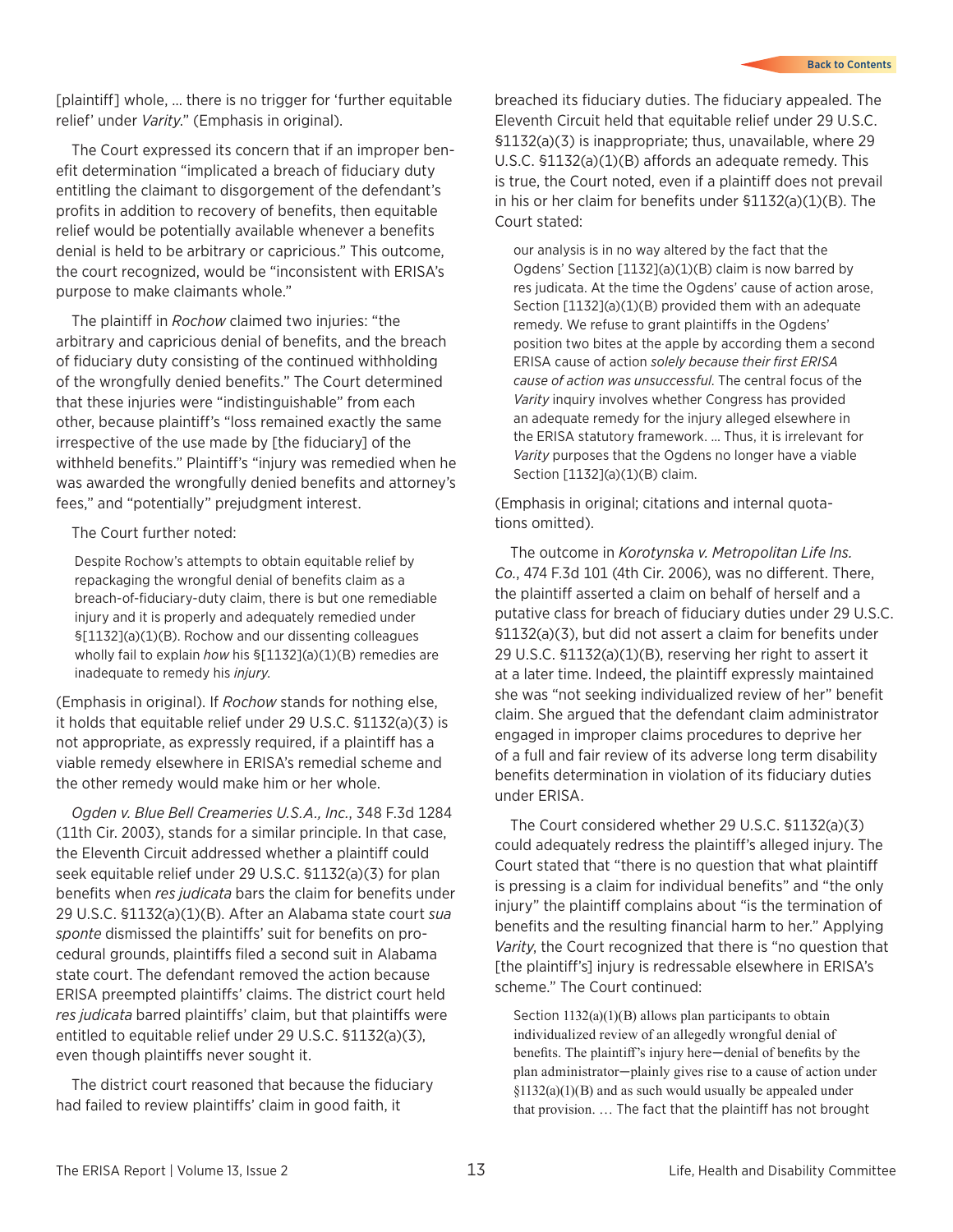an §1132(a)(1)(B) claim does not change the fact that benefits are what she ultimately seeks, and that redress is available to her under §1132(a)(1)(B).

The Court held that even though the plaintiff had not asserted a cause of action under 29 U.S.C. §1132(a)(1)(B), that section "affords the plaintiff adequate relief for her benefits claim, and a cause of action under §1132(a)(3) is thus not appropriate."

#### History of the Settlement-Option-Account Cases Under ERISA

Such should be the outcome in the settlement option account cases, in which the plaintiffs typically allege that:

- in setting up the accounts, the plan fiduciary—payor of benefits—failed to properly pay benefits in accordance with the terms of the plan; thus, breaching its fiduciary duties; and
- the fiduciary wrongfully retained and profited from the retained funds, a prohibited transaction under ERISA, and a further breach of fiduciary duty.

The defendant fiduciaries typically argue that they were not acting as a fiduciary when they established the accounts and invested the funds for profit, and even if they were, the complained-of conduct was not a breach of fiduciary duty. The litigants have drawn these battle lines from the beginning. There is a common thread among these cases, however, the significance of which the courts and parties have thus far overlooked. And a quick summary of the cases will help draw out the common thread.

In *Mogel v. Unum Life Ins. Co.*, 547 F.3d 23 (1st Cir. 2008), the First Circuit reversed the district court's dismissal of plaintiff beneficiaries' breach of fiduciary duty claims under ERISA for failure to state a claim. The plan in *Mogel* stated: "[u]nless otherwise elected, payment for loss of life will be made in one lump sum." The defendant plan fiduciary deposited the plan benefits into settlement-option accounts and sent the beneficiaries a draft book and a letter explaining that the funds were on deposit, that plaintiffs could write drafts on the benefits, and that they would receive interest on the account. The defendant moved to dismiss and argued that it was acting as a fiduciary when it approved payment, but that it was not acting as a fiduciary when it established the accounts and invested the proceeds.

The court of appeals found that "delivery of the checkbook did not constitute a 'lump sum payment' called for by the" plan and that the fiduciary "cannot be said to have completed its fiduciary functions under the plan when it set up the … [a]ccounts and mailed the checkbooks, retaining for its use the funds due until they were withdrawn." In other words, the fiduciary failed to pay benefits in accordance with the terms of the plan and continued to act as a fiduciary when it retained the funds.

In *Faber v. Metropolitan Life Ins. Co.*, 648 F.3d 98 (2d Cir. 2011), the plan language and the outcome were different, but the arguments were the same. Unlike the First Circuit in *Mogel*, the Second Circuit in *Faber* affirmed the district court's dismissal on the grounds that the fiduciary paid benefits in accordance with the plan terms. One of the two plans at issue in *Faber* stated:

Payment of a death benefit of \$7,500 or more is made [into a bank account]. The death benefit amount is deposited in an interest bearing money market account and your beneficiary is provided with a checkbook to use for writing checks to withdraw funds. Other payment options are available. However, if the total death benefit is less than \$7,500, a lump sum payment will be made.

The Court invited the Department of Labor to opine on the issue. The DOL stated that the fiduciary discharged "its ERISA fiduciary duties by furnishing beneficiaries a [settlement-option account] in accordance with plan terms and does not retain plan benefits by holding and managing the assets that back the [account]." According to the DOL, once the fiduciary "creates and credits a beneficiary's [settlement-option account] and provides a checkbook, the beneficiary has effectively received a distribution of all the benefits that the Plan promised," and "ERISA no longer governs the relationship between [the fiduciary] and the ... account holder[].'"

Relying heavily on the DOL, the Second Circuit affirmed. Because the fiduciary paid benefits in accordance with the terms of the plan, unlike the fiduciary in *Mogel*, where the plan did not require payment into a settlement-option account, the Court found the fiduciary was no longer acting as a fiduciary once it set up the account and credited it with the plan benefits. Distinguishing *Mogel*, the Second Circuit recognized that the First Circuit found for the plaintiff in that case because the fiduciary there had not paid benefits in accordance with the terms of the plan, while the fiduciary in *Faber* had.

The plan at issue in *Edmonson v. Lincoln Nat'l Life Ins. Co.*, 725 F.3d 406 (3d Cir. 2013), was a bit different. The plan stated:

"[u]pon receipt of satisfactory proof of a Dependent's death while insured under this Policy, the Company will pay the amount of the Dependents [sic] Life Insurance in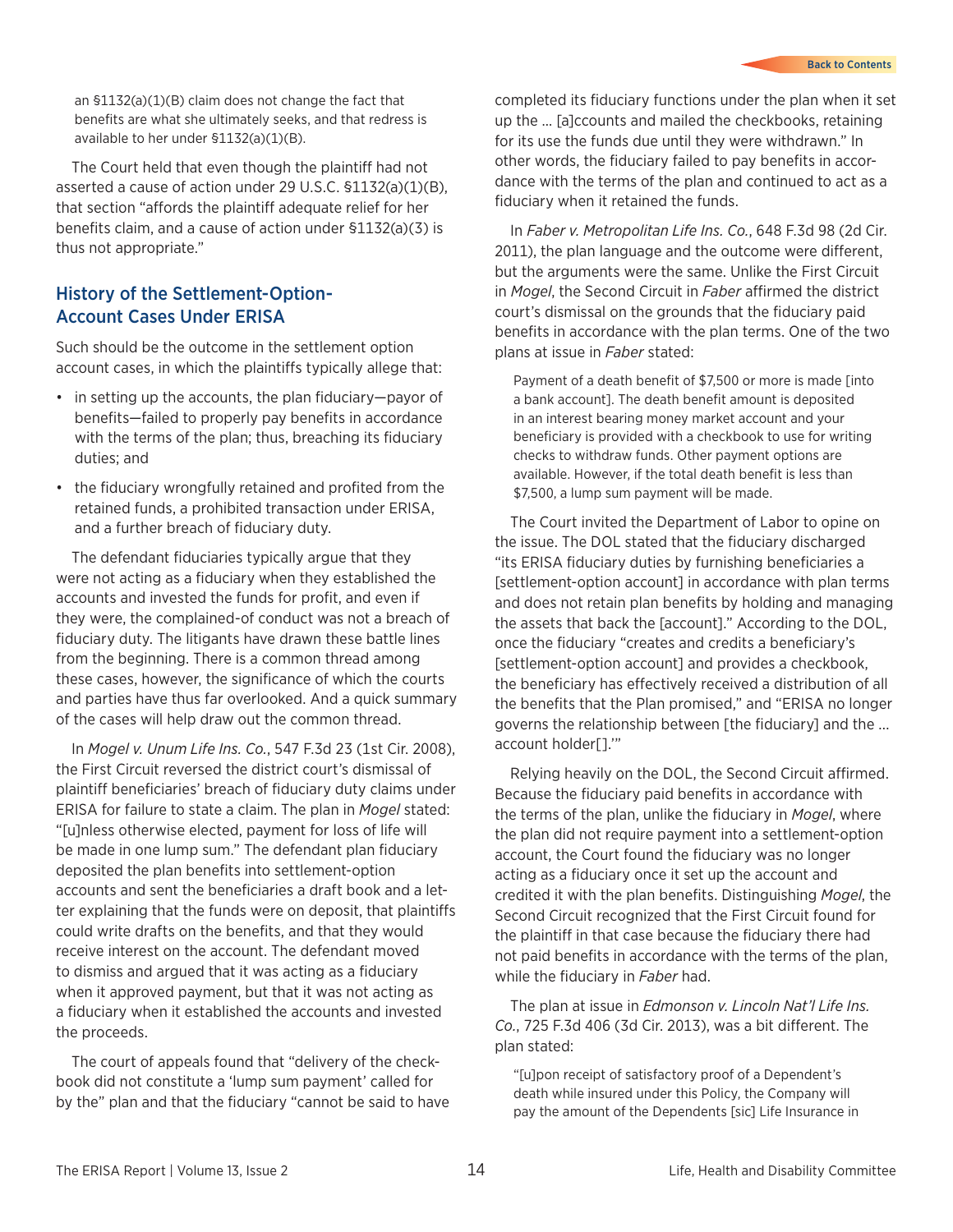effect on the date of such death," and that "[a]ny benefits payable under this Policy will be paid immediately after the Company receives complete proof of claim."

So unlike the plan in *Mogel*, requiring the fiduciary to pay benefits as a lump-sum, and unlike the plans in *Faber*, requiring payment into a settlement-option account, the plan in *Edmonson* was silent with respect to method of payment. The plan only required immediate payment. On the fiduciary's claim form, however, the fiduciary stated that its "usual method of payment is to open a [settlement-option account] in the beneficiary's name." The plaintiff beneficiary submitted a claim for \$10,000 in plan benefits. The fiduciary opened an account in plaintiff's name and sent her a draft book. Three months later, plaintiff withdrew the entire amount and the fiduciary paid her the interest owed.

Plaintiff sued under ERISA arguing the fiduciary breached its fiduciary duties by using a settlement-option account and investing the proceeds for its own profit. Plaintiff sought disgorgement of the fiduciary's profits. The court held that:

[b]ecause the [plan] here is silent as to the form of payment, [the fiduciary] had discretion as to how to comply with its requirements, under its contractual obligations and, as we concluded above, under ERISA. Accordingly, [the fiduciary] fulfilled its obligation to pay [plaintiff] when it established the [account].

Yet again, *Edmonson* turned on whether the fiduciary paid benefits in accordance with the terms of the plan and recognizing the plan granted the fiduciary discretion to construe the plan, the court refused to reverse the benefit determination, much like it would have if applying the abuse of discretion standard of review to an adverse benefit determination under 29 U.S.C. §1132(a)(1)(B).

Similar to the plan in *Faber*, the plan in *Merrimon v. Unum Life Ins. Co.*, 758 F.3d 46 (1st Cir. 2014), required the plan fiduciary to make settlement-option accounts available to the beneficiaries of life insurance plan benefits. Even though the fiduciary in the case paid benefits into the accounts, the plaintiffs nevertheless sued for breach of fiduciary duties. The First Circuit recognized that "fiduciary duties relate principally to ensuring that monies owed to beneficiaries are disbursed in accordance with the terms of the plan." In *Merrimon*, the court concluded that the fiduciary did precisely that; paid benefits in accordance with the terms of the plan.

In denying defendant's motion for summary judgment on plaintiffs' breach of fiduciary duty claims, the court in *Owens v. Metropolitan Life Ins. Co.*, 210 F. Supp. 3d 1344

(N.D. Ga. 2016), concluded that because the plan there required payment of life insurance benefits in a lump sum, "the creation of the [settlement-option account] in [plaintiff's] name and delivery of a blank draftbook [sic] did not satisfy this requirement of the [plan]." In other words, the court in Owens found that the defendant breached a fiduciary duty by not adjudicating benefit claims in accordance with the plan terms.

In *Huffman v. Prudential Ins. Co. of Am.*, 2017 U.S. Dist. LEXIS 201440 (E.D. Pa. Dec. 6, 2017), the court granted plaintiffs' motion for summary judgment for breach of fiduciary duty. The fiduciary paid life insurance plan benefits into a settlement-option account. The court found for plaintiffs even though the plan's summary plan description ("SPD") required payment into the accounts. The plan, however, required payment in a lump sum. The court reasoned that because the SPD stated the plan governed when there were discrepancies between the plan and the SPD, the plan governed. Thus, because the plan required the fiduciary to pay plan benefits in a lump sum and it did not, the fiduciary breached its fiduciary duties.

#### How *Varity* and Its Progeny Should Impact Settlement-Option-Account Litigation

Every single one of these cases turned on whether the fiduciary paid benefits in accordance with the plan. But not every one of these plaintiffs prevailed on his or her claim for breach of fiduciary duty under 29 U.S.C. §1132(a)(3). In some of the cases, where the court found the defendant fiduciary failed to pay benefits in accordance with plan terms, *e.g.*, the lump-sum cases, the court found a breach. In the other cases, where the court found the fiduciary paid benefits in accordance with the terms of the plan, *e.g.*, the mandating-payment-into-a-settlement-option-account cases and the immediate-payment cases, the court found no breach.

Typically, plaintiffs complaining of an improper benefit determination, *e.g.*, improper payment or improper denial of benefits, will file suit under 29 U.S.C. §1132(a)(1)(B) to remedy their injury. Arguably, however, as the court in *Rochow* warned, every improper determination constitutes a breach of fiduciary duty, because the fiduciary is obligated to adjudicate claims in accordance with the terms of the plan. But because 29 U.S.C. §1132(a)(3) is a catchall and plaintiffs seeking to remedy an improper benefit determination would have a viable cause of action under 1132(a) (1)(B), relief under 1132(a)(3) is unavailable to plaintiffs seeking to remedy the breach.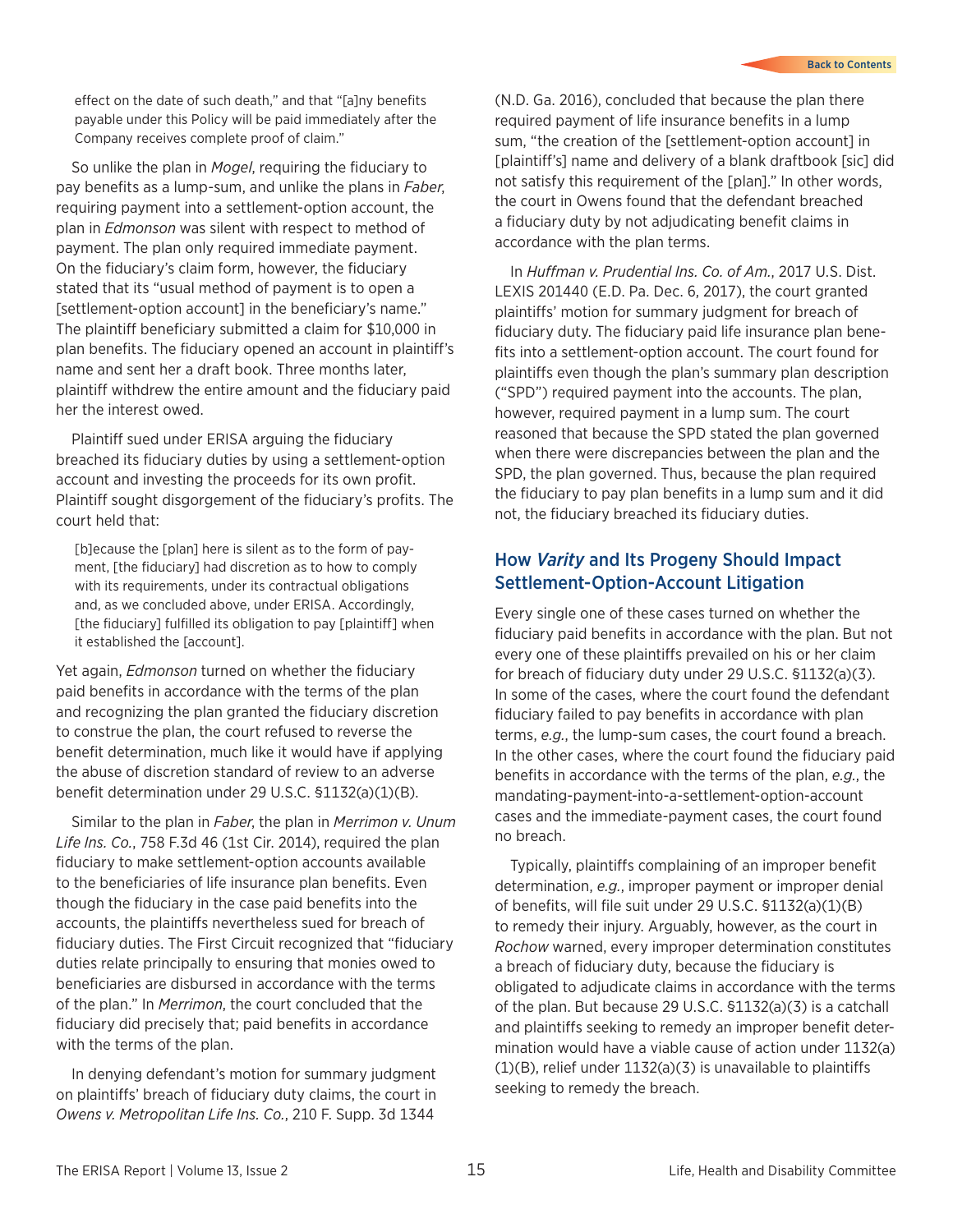And that is how the courts should be deciding the settlement-option-account cases. As in *Korotynska*, the plaintiffs' first alleged injury in these cases is that the fiduciaries failed to pay benefits properly, *i.e.*, in accordance with the terms of the plan. And as in *Rochow*, the plaintiffs' second alleged injury, the profits the fiduciary earned on the funds in the accounts, is indistinguishable from the injury allegedly arising from the improper payment of benefits, because plaintiff's "loss remained exactly the same irrespective of the use made by [the fiduciary] of the withheld benefits," even if the defendant fiduciary profits from investing the retained funds. Thus, because these beneficiaries claimed that the plan fiduciary did not pay benefits in accordance with the terms of the plan, they should have brought their actions under 29 U.S.C. §1132(a)(1)(B) to enforce their rights under the plan. So under the reasoning of *Varity*, *Rochow*, *Ogden*, *Korotynska*, and their progeny, because the plaintiffs in these cases had viable claims for benefits under 29 U.S.C. §1132(a)(1)(B) to enforce their rights under the plan, even if they do not ultimately prevail in or even assert a claim under §1132(a)(1)(B), their claims under 29 U.S.C. §1132(a)(3) should have failed as a matter of law. Accordingly, because the plaintiffs should have sued under §1132(a)(1)(B), the courts should not be entertaining the claims under §1132(a)(3).

So what would one of these suits under 29 U.S.C. §1132(a)(1)(B) look like? Hypothetically, a group life insurance beneficiary submits to a plan fiduciary a claim for benefits under an ERISA plan. The plan requires a lumpsum payment of benefits and may, or may not, grant the fiduciary discretionary authority to construe the plan. But instead of issuing a check to the beneficiary, the fiduciary establishes a settlement-option account and sends a draft book to the beneficiary. If the beneficiary objects to this method of payment, he or she would potentially need to exhaust the plan's administrative remedies before filing suit and request a check from the fiduciary. The fiduciary could reverse and simply shut down the account and issue the check, which would certainly be the cleanest and least costly outcome, or not.

If the beneficiary chooses not to object to the fiduciary, but instead decides to run into court and file suit, the fiduciary could move to dismiss on failure-to-exhaust-administrative-remedies grounds. A court would likely grant the motion in one form or another, because the exhaustion requirement is a universal principle in ERISA litigation and a prerequisite to filing suit, though there is a question given the crux of the dispute, *i.e.*, the method of payment, whether ERISA's notice requirements; thus, the exhaustion requirement would be implicated. *See*, *e.g.*, *Pompano v.* 

*Michael Schiavone & Sons, Inc.*, 680 F.2d 911 (2d Cir. 1982) (court affirmed pension committee's determination regarding method of payment when pension plan granted committee authority to make such determinations). Perhaps at that point the court would remand and allow the beneficiary to object directly to the fiduciary. And then, again, the fiduciary could reverse, or not.

But what if the fiduciary decides not to reverse? It looks at the facts and the plan language, considers whether the beneficiary already depleted the account, or simply concludes payment via bank account satisfies the plan's lump-sum-payment requirement. The beneficiary could decide at that point whether to pursue in court his or her request for a check. If the plan grants the fiduciary discretionary authority, the court's review, depending on the jurisdiction, of course, would be for an abuse of discretion. (Courts would review these determinations *de novo* if the plan does not grant discretionary authority or if a state ban on discretionary clauses applies.) There likely would be little, if any, discovery. The court's review would be limited to the administrative record compiled by the fiduciary. The court would affirm the determination to pay plan benefits via settlement-option account, unless the beneficiary could show the determination was unreasonable, an uphill battle for sure. If the court determines the fiduciary abused its discretion, or incorrect under *de novo*  review, then the fiduciary would decide whether to appeal. If it decided to accept the court's judgment, it would issue a check, presumably less any funds already taken out of the account by the beneficiary, possibly pay prejudgment interest, and likely reimburse the beneficiary for his or her attorneys' fees.

*Varity*'s principle is well-established in ERISA litigation: A court should dismiss a claim for breach of fiduciary duties if the plaintiff has a viable claim for benefits or some other remedy under ERISA and the multiple alleged injuries are in reality indistinguishable from each other. The principle should apply neatly in the settlement-option-account-litigation context where the plaintiffs do not allege a separate injury or a discrete wrong beyond the alleged improper benefit-payment determination. Accordingly, defendants in these cases should assert *Varity* and its progeny as an independent basis to defeat plaintiffs' claims for breach of fiduciary duty.

*As a partner in Rivkin Radler LLP's Insurance Coverage Practice Group, Ian S. Linker focuses his practice on ERISA benefits litigation and other benefits and insurance claims-related litigation. Prior to joining Rivkin Radler, Mr.*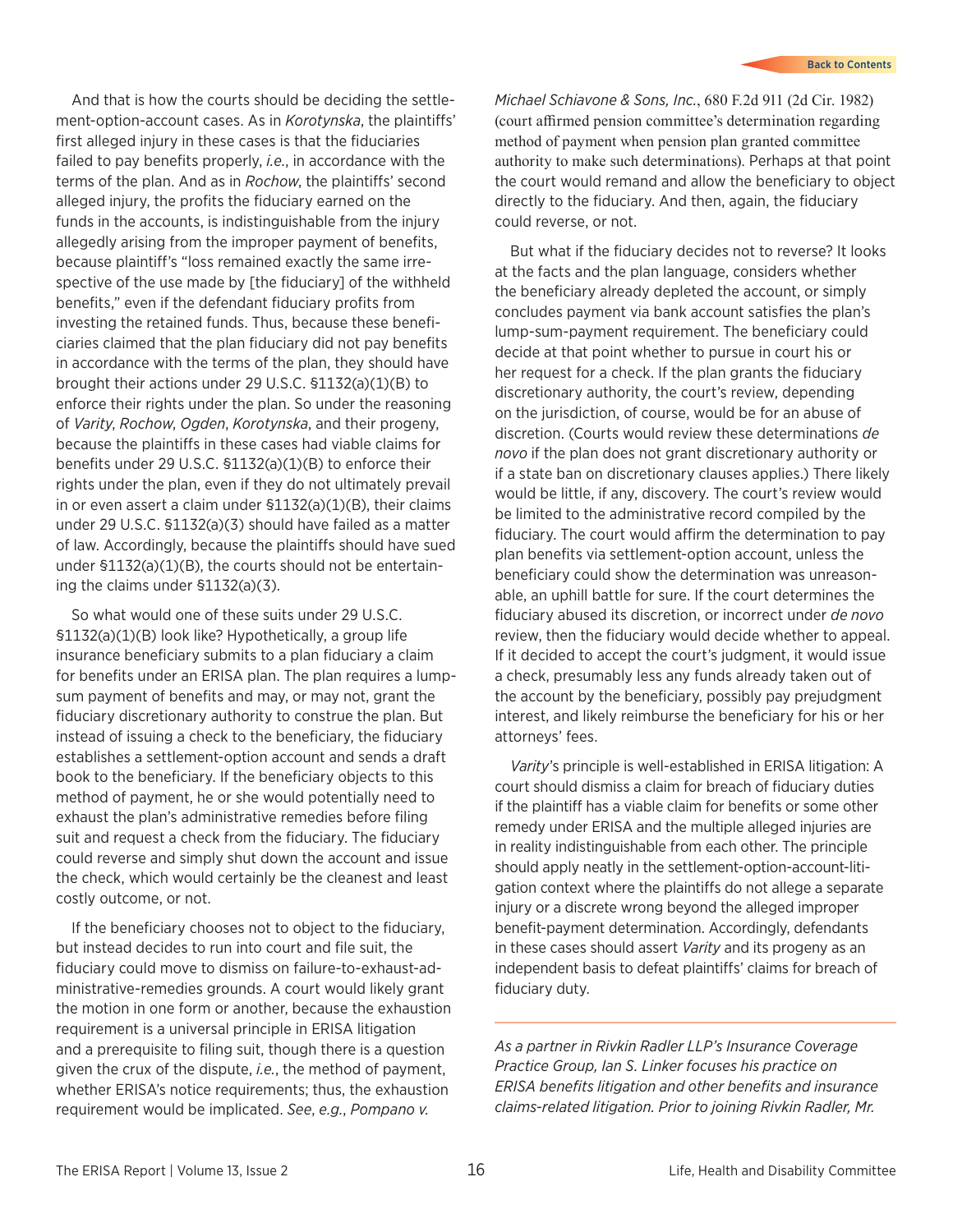<span id="page-16-0"></span>*Linker worked as in-house counsel in MetLife's litigation department, where he acquired significant appellate experience and a nationwide expertise in ERISA-benefits litigation. In that role, Mr. Linker managed ERISA litigation matters,* 

*counseled clients, and trained and supervised attorneys handling ERISA litigation. Mr. Linker also led MetLife's appellate practice group. Mr. Linker can be reached a[t ian.](mailto:%20ian.linker%40rivkin.com?subject=) [linker@rivkin.com](mailto:%20ian.linker%40rivkin.com?subject=).*

### ERISA Update

By Joseph M. Hamilton, ERISA Update Editor

#### Third Circuit

#### *Third Circuit Enforces Anti-Assignment Provision, but Then …*



In *Am. Orthopedic & Sports Med. v. Indep. Blue Cross Blue Shield*, 890 F.3d 445 (3d Cir. 2018), the Third Circuit considered the effect of an anti-assignment provision in an ERISA plan. The plan participant underwent shoulder sur-

gery with a provider who was not a participant in the insurer's network. As a result, the provider's charges substantially exceeded the insurer's allowable reimbursement and the participant was charged the additional amounts. The participant then assigned his right to pursue a claim for the additional amounts to the medical provider. At issue was whether the plan's anti-assignment provision prevented the provider from bringing the lawsuit.

Joining several other circuits, the Third Circuit agreed with the insurer that the anti-assignment clause was enforceable. Finding no guidance in ERISA, the court resorted to federal common law and concluded that the unambiguous terms of a contract should be enforced. However, the Court cautioned that such a provision will not be enforced if it is buried in "fine print."

The provider argued that even if the anti-assignment was valid, the insurer waived enforcement of it. The Court disagreed again. According to the Third Circuit, the "routine processing of a claim form, issuing payment at the out-of-network rate and summarily denying the appeal" did not equate to a "surrender" of the insurer's right to object to the provider's standing in federal court.

But the Third Circuit gave providers one victory. It held that while an anti-assignment provision is enforceable, a power of attorney was completely different since it did not transfer ownership interest. Therefore, a participant can confer on an agent his authority to assert a claim on his behalf notwithstanding an anti-assignment clause. But since the provider in this case acknowledged that its power of attorney was deficient under state law, the Third Circuit affirmed the dismissal of the lawsuit.

Joshua Bachrach Wilson Elser Moskowitz Edelman & Dicker LLP Philadelphia, PA [joshua.bachrach@wilsonelser.com](mailto:joshua.bachrach%40wilsonelser.com?subject=)

### Fourth Circuit

#### *Life Insurer Not Responsible for Reduced Coverage Caused by Employer's Administrative Errors*

In *Gordon v. CIGNA Corp.*, 890 F.3d 463 (4th Cir. 2018), the Fourth Circuit held a life insurance company did not breach any fiduciary duty under ERISA when an employer's administrative errors resulted in a participant's reduced coverage under a group life insurance plan.

Steven Gordon paid premiums for \$300,000 in life insurance coverage under his employer's group life insurance plan. The plan provided a guaranteed issue amount of \$150,000, but required evidence of insurability for amounts greater than \$150,000. Mr. Gordon provided no evidence of insurability and was never asked to provide such evidence. His employer, however, collected premiums for the full \$300,000 in coverage. The employer submitted monthly bulk premium payments to the insurer, without identifying covered employees or amounts paid for any individual employee. When Mr. Gordon died, the insurer paid only \$150,000 because he had only been approved for \$150,000 in coverage. Mr. Gordon's wife sued for the difference between the two amounts, asserting breach of fiduciary duty claims against the insurer.

The district court found the errors leading to Mr. Gordon's reduced coverage resulted from mistakes made by his employer—the plan administrator—not the insurer. The district court granted summary judgment for the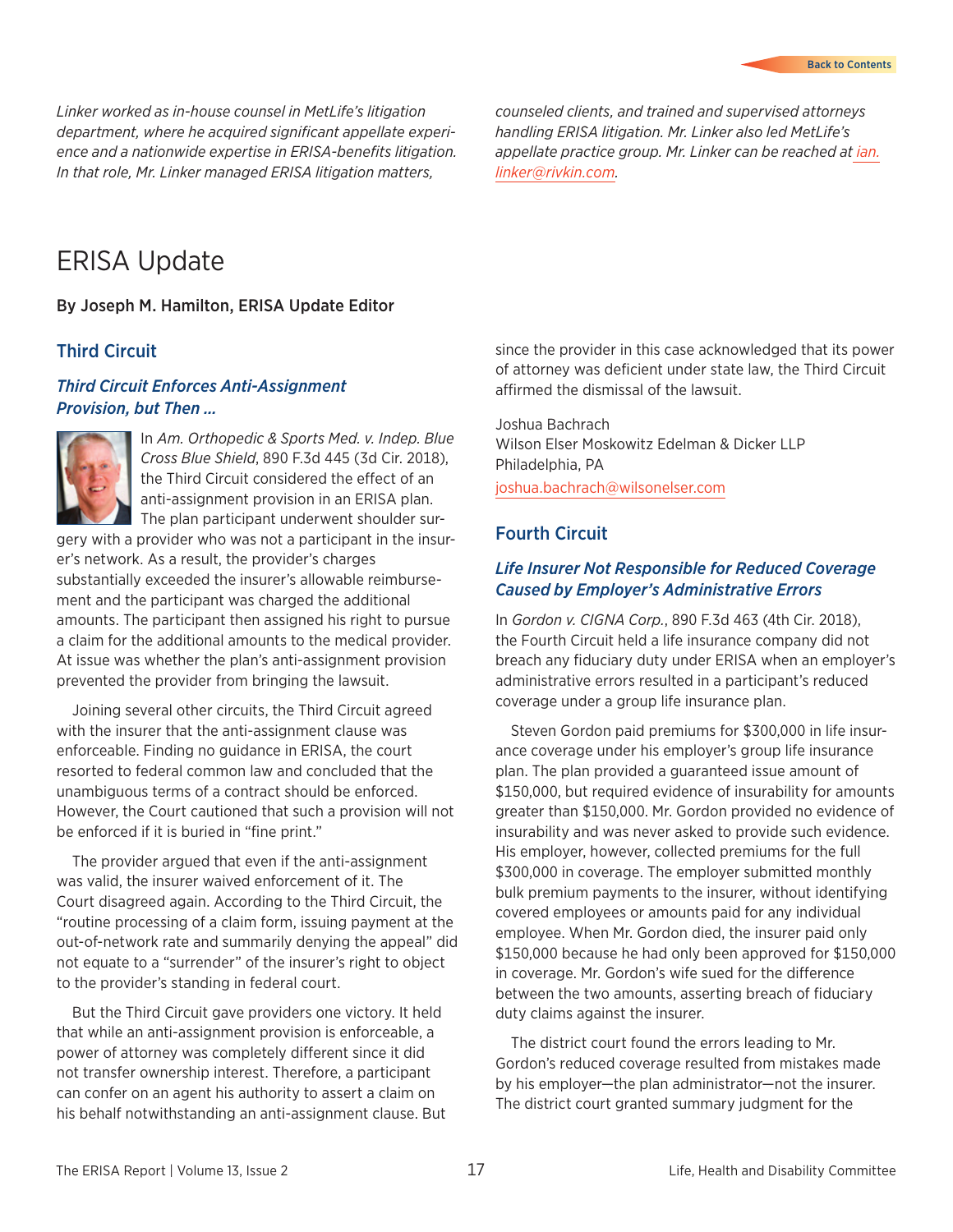<span id="page-17-0"></span>insurer because the insurer did not breach any fiduciary duty under ERISA or "knowingly participate" in any breach of trust by the employer. (After the district court's decision, the employer settled with Mrs. Gordon.) Mrs. Gordon appealed the summary judgment decision.

On appeal, Mrs. Gordon argued the insurer was an ERISA fiduciary because it exercised discretionary authority over plan "assets," when it received bulk premium payments from the employer. The court rejected this argument, holding premiums paid for a life insurance contract—a guaranteed benefit policy—are not plan assets as defined by ERISA. The court further found the plan documents allocated no authority, responsibility, or managerial capacity to the insurer to solicit supporting materials from participants for coverage beyond the guaranteed issue amount or to notify participants of the need to complete the evidence of insurability requirement. Indeed, this responsibility was entrusted to the employer in its role as the plan administrator. The court, therefore, held the plan imposed no fiduciary duty on the insurer, either formally or functionally, with respect to the screening and submission of applications for coverage over the guaranteed issue amount.

The court further considered Mrs. Gordon's novel claim that even if the insurer were not a fiduciary, it was liable for "knowingly participating in a breach of trust by a fiduciary." The appellate court expressed skepticism that such a cause of action exists under ERISA. Assuming without deciding that the cause of action was cognizable, the court held it would still fail because the insurer knew nothing about the employer's alleged breach of fiduciary duty until after it occurred. Indeed, the bulk premium payments received by the insurer provided no information about any specific employee's coverage. The insurer could not have "knowingly participated" in any breach of trust by the employer absent knowledge Mr. Gordon was paying for unapproved coverage. The Fourth Circuit, therefore, affirmed summary judgment in favor of the insurer.

Michael P. Cunningham Funk & Bolton, P.A. Baltimore, Maryland [mcunningham@fblaw.com](mailto:mcunningham%40fblaw.com?subject=)

#### Ninth Circuit

#### *Accident Coverage Exclusion for Loss Applies if the Disease "Substantially Contributed" to the Loss*

In *Dowdy v. Met Life*, 890 F.3d 802 (9th Cir. 2018), under an ERISA governed accidental death and dismemberment policy, there was coverage for a leg amputation where Dowdy

had diabetes, badly injured his leg in a car accident, the injury did not respond to treatment, and the leg was later amputated. The policy provided a dismemberment benefit not described in the opinion and excluded loss caused or contributed to by physical illness or infirmity. The court ruled that the exclusion did not apply unless the diabetes "substantially contributed" to the loss of the leg. The court ruled that it did not.

Dowdy was in a car accident in which he suffered a semi-amputated left ankle. He was hospitalized for 28 days, discharged to rehabilitation, and the injury to his leg failed to improve. Approximately three months later, he was transferred back to the hospital for treatment of the persistent infection of the leg. Five months after the accident, he elected to have his leg amputated.

The policy covered loss which occurs within 12 months of the injury and which was a "direct result of the accidental injury, independent of other causes." The policy excluded "any loss caused or contributed by…physical …illness or infirmity, or the diagnosis or treatment of such illness or infirmity."

The court noted that Congress specifically stated that it is the policy of ERISA to protect the interests of the participants in the employee benefit plans and to increase the likelihood that the participants "receive their full benefits."

The court ruled that the record established that "diabetes was a factor in the injury. Nonetheless, the factual record does not support a finding that diabetes substantially contributed to [Dowdy's] loss."

In order to be considered a "substantial contributing factor for the purpose of restricting coverage to 'direct and sole causes' of injury, a pre-existing condition must be more than merely a contributing factor." The court went on to rule that to distinguish between a responsible cause and a philosophic, insignificant cause, there must be some evidence of a significant magnitude of causation, citing the Restatement (Second) of Torts, Section 431, comment a.

The court held that the record fell short of showing that diabetes was a substantial contributing factor. The attending physician wrote that Dowdy's "wound issues" post-surgery were "complicated by his diabetes." But, he did not elaborate on how much of a role the diabetes played in Dowdy's failure to recover.

The car accident resulted in a severe injury which "came close to amputating his lower leg." The attending physician wrote that when attempts were made to correct the lower leg, subsequent wound issues were complicated by diabetes and the fracture was slow to heal. Ultimately, however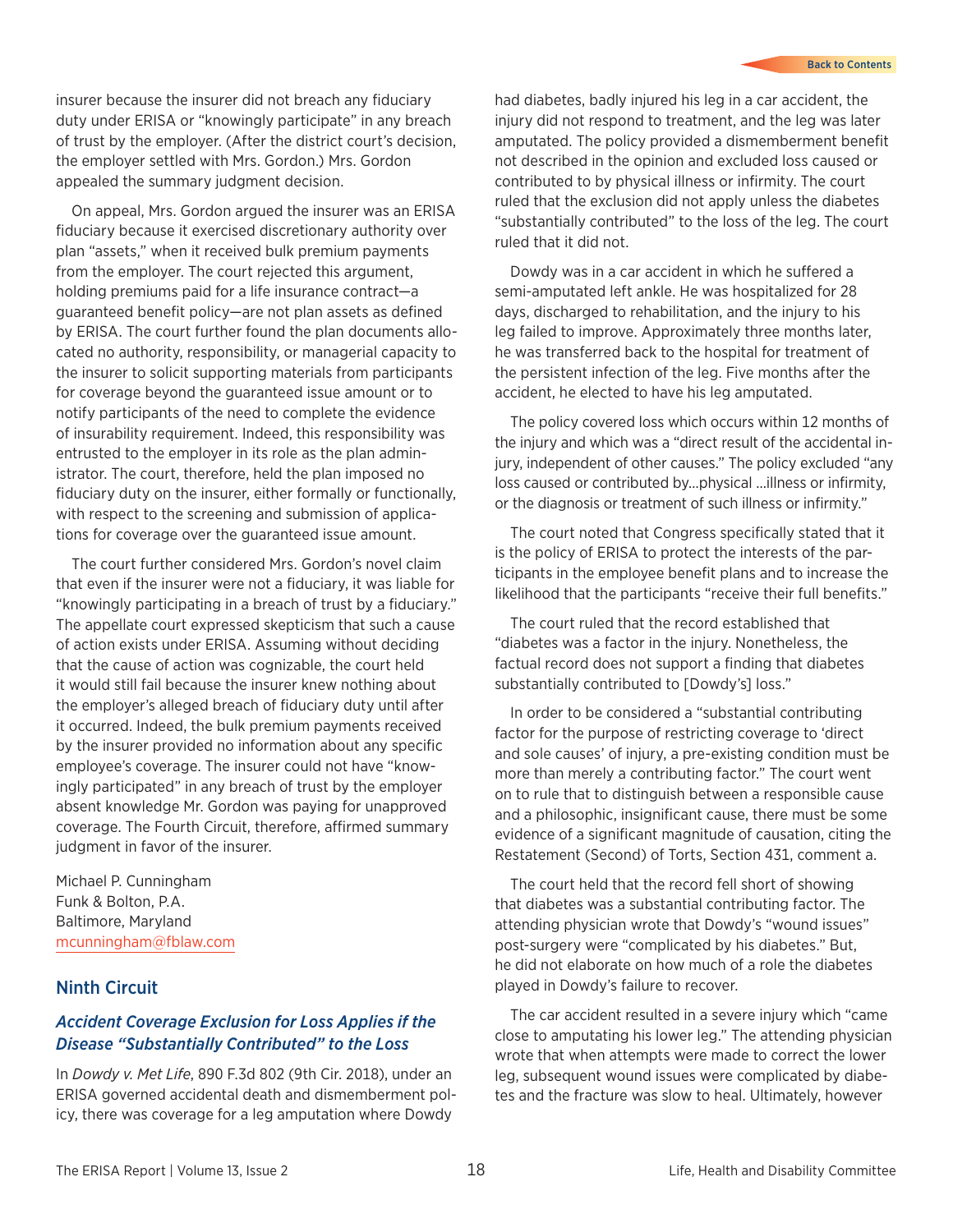<span id="page-18-0"></span>[Dowdy] had a deep infection that the attending physician considered "related to the original injury."

It remains to be seen if this decision is limited to ERISA cases or if the 9th Circuit will apply its reasoning on "substantial cause" to exclusions under non-ERISA coverage. Further, the court stated what is insufficient to support a finding of "substantial cause" but has not stated what record will support such a finding. It criticized the record as being "thin" on the role of diabetes in the amputation of the leg, suggesting it might be more receptive to the argument with a more fully developed record on the causative role which the excluded condition played in the loss.

But, the clear conclusion from *Dowdy* is that the 9th Circuit is very skeptical of applying exclusions to coverage in ERISA cases.

Philip M. Howe Los Angeles, CA [Philip.howe@ltlattorneys.com](mailto:Philip.howe%40ltlattorneys.com?subject=)

#### *Parity Act Requires Equivalent Coverage for Mental Health Conditions*

In *Danny P. v. Catholic Health Initiatives*, 891 F.3d 1155 (9th Cir. 2018), the Ninth Circuit found that under the Parity Act, 29 U.S.C. §1185, coverage for mental health care at a licensed residential facility must be no more restrictive than for treatment at a skilled nursing facility. The case involved a claim under a self-funded ERISA Plan covering Catholic Health Initiatives employees and their dependents. The Plan covered mental health services at a skilled nursing facility defined as, an institution or part of an institution "primarily engaged in providing comprehensive skilled services and rehabilitative Inpatient care." The Plan covered "bed, board and general nursing care" as well as "ancillary services" at the skilled nursing facility. The Plan also provided coverage for treatment at residential treatment facilities which are licensed facilities dealing with illnesses affecting mental health, but did not specifically cover room and board.

The plaintiffs sought benefit payments for the cost of treatment and services, including room and board, in a residential treatment program. The Plan denied room and board coverage, though paid for other services. The plaintiffs brought suit, and the district court upheld. The plaintiffs appealed.

The Ninth Circuit reversed, finding that the district court erred in its determination that "the Parity Act did not require that the Plan's coverage for stays at a licensed inpatient residential treatment facilities had to be no more restrictive than stays at skilled nursing facilities." The court found the language of the Parity Act is clear that benefits for mental health treatment shall be "no more restrictive" than benefits for medical or surgical services, though there was a gap of "uncertainty or ambiguity regarding its application to specific ERISA plan terms and situations." The court can fill the "gap" with its interpretation of the statute. Quoting *Chevron, U.S.A., Inc. v. Nat. Res. Def. Council, Inc.*, 467 U.S. 576, 587–88 (2000), the court stated, "a court will 'impose its own construction on the statute…in the absence of an administrative interpretation."

The court then looked to agency regulations and comments to interpret and apply the Parity Act to the facts at hand. The Parity Act designates three agencies the power to issue rules and guidance, the Department of Labor, Department of Health and Human Services and the Department of Treasury. The regulations state that mental and medical/surgical benefits "must be congruent" and "limiting the former while not placing a similar limitation on the latter would be improper."

The court found the Parity Act intended that "a plan cannot allow room and board costs at a skilled nursing facility where one is an inpatient, while denying them at a residential treatment facility where one is an inpatient." As a result, the Parity Act "precludes the Plan from deciding that it will provide room and board reimbursement at licensed skilled nursing facilities for medical and surgical patients, but will not provide room and board reimbursement at residential treatment facilities for mental health patients." The court reasoned, "[w]ere it otherwise, the lack of equity that the Parity Act was designed to repress would have become renascent."

Nancy J. Marr Burke, Williams & Sorensen Los Angeles, CA [NMarr@bwslaw.com](mailto:NMarr%40bwslaw.com?subject=)

#### Eleventh Circuit

#### *Interpleader: Court Holds Plan Benefits Must Be Distributed to Beneficiary and Insured's Estate May Not Assert Claims Against Plan Trustee Regarding Distribution of the Death Benefits*

In *MetLife and Annuity Co. of Conn. v. Akpele*, 886 F. 3d 998 (11th Cir. 2018), the substantive issues on appeal were (1) whether MetLife deposited the correct amount of life insurance proceeds into the district court's registry and (2) which defendant was entitled to the proceeds. In addition,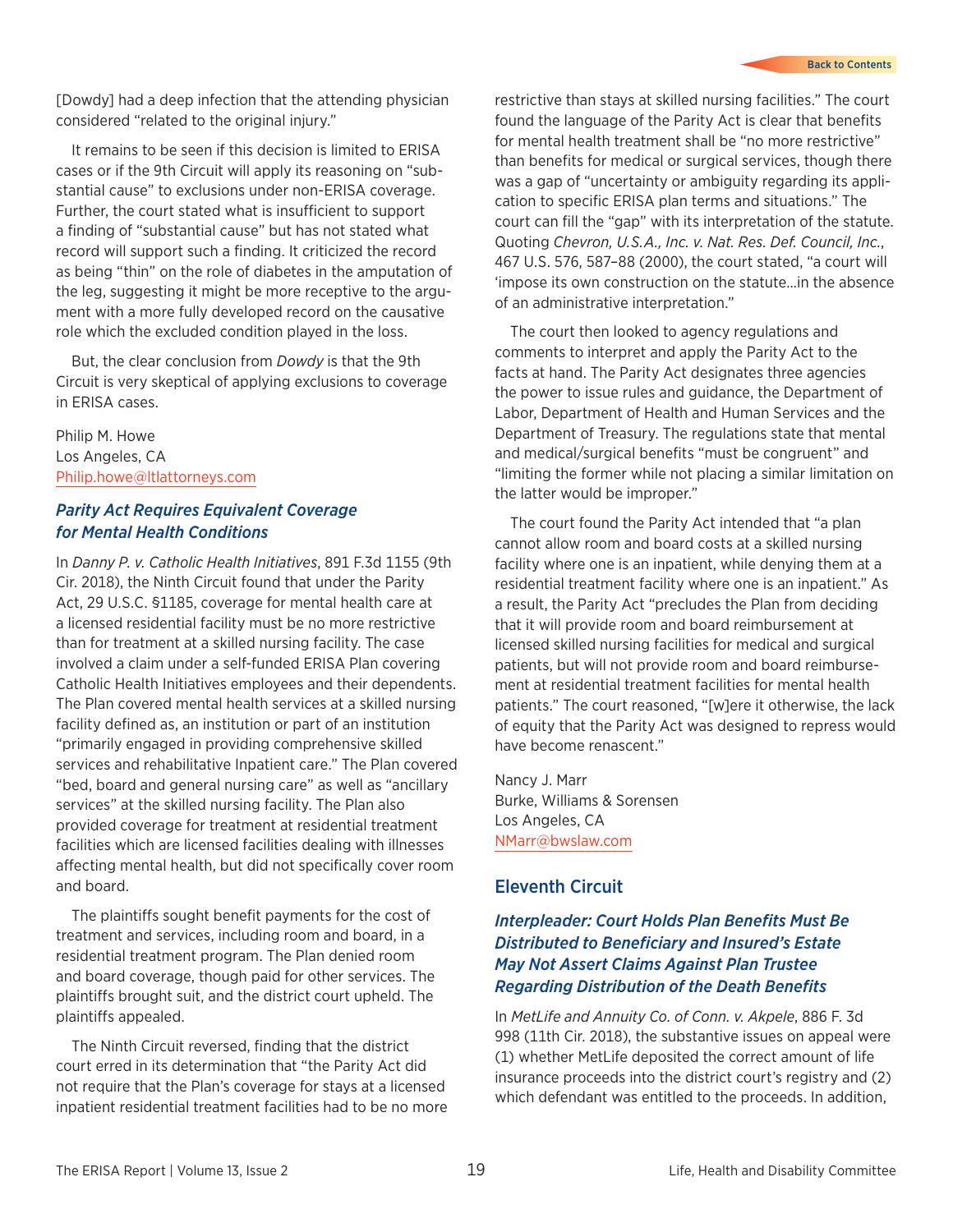the Court was to determine whether a party that is not a named beneficiary of an ERISA plan, here the deceased's estate, could assert a claim against the Plan or the Plan Trustee for plan benefits.

MetLife instituted the interpleader action because it could not determine the proper beneficiary under a life insurance policy for Dr. Ignatious Akpele. By its terms, the sole beneficiary of the policy was Dr. Akpele's employee welfare benefit plan, the AIE Surgical Practice Defined Benefit Plan ("Plan"). The minor children of Dr. Akpele's widow and one of their minor children (the "Akpeles") claimed they were entitled to the policy death benefit and the trustee for the Estate of Dr. Akpele (the "Estate Trustee") claimed the Estate was entitled to the death benefit. The Plan was also an interpleader defendant. Complicating the matter, prior to his death, Dr. Akpele had executed a will that established a trust for his two minor children and he had begun divorce proceedings against his widow, but the divorce was not finalized before his death.

The Estate Trustee filed a motion to enforce a settlement agreement and/or motion for partial motion for summary judgment against the Akpeles stating the Estate and the Akpeles had reached a compromise for the equal division of the policy proceeds although they never executed a final settlement agreement. The Akpeles claimed that they were entitled to the death benefit and, further, that such benefit was \$5,418,206, not the \$635,562.25 MetLife had deposited in the district court's registry. The district court entered summary judgment for MetLife, and discharged it from all liability and enjoined further litigation against it related to the policy. The court also denied the Akpeles' motion for summary judgment as to the proceeds due under the policy. And, after denying the Estate Trustee's motion to enforce settlement agreement and/or partial summary judgment, during an evidentiary hearing to resolve the settlement issue, the district court ended the hearing and ordered the Plan Trustee to file a motion to disburse the death benefit to the Plan, which the court granted over the objection of the Estate. The funds remained deposited with the court's registry during the appeal that followed.

The Eleventh Circuit held that the trial court correctly determined the amount of death benefit was \$635,562.25, not the \$5,418,206 full face value of the policy. The decedent purchased a "pension whole life" policy with a death benefit of \$5,148,206 with annual premiums of \$204.383.78. The policy established both a death benefit and a cash value in the event that annual premiums were paid. In the event the annual premiums were not paid, the policy contained a non-forfeiture provision and a "Paid-Up" provision, which reduced the applicable benefits. The decedent paid the premiums for 2005–2008, but failed to pay the 2009 yearly premium. The insurer timely informed the decedent of the missed payment and that, pursuant to the non-forfeiture provision, the policy was converted to a "Paid-Up" policy and the death benefit was reduced to \$516,108. The insured's widow had submitted an affidavit averring the decedent had ceased making premium payments pursuant to advice given to him by the plan sponsor and others that the fund was overfunded and that additional premiums could not be made. Accordingly, the Court determined that there was no material issue of material fact that after 2008 no premiums were received and that MetLife had properly converted the policy to a "Paid-Up" policy and reduced the death benefits. The Court further rejected arguments made by Uzo Akpele that the decedent failed to pay the 2009 premium because he did not receive the premium notice, he was sick at the time the premium was due, and that the decedent had intended to include a "Lapse of Protection Guarantee" rider to the policy.

The Eleventh Circuit also affirmed the district court's determination that the Plan Trustee was entitled to receive the policy benefit, and that, as the Plan documents and ERISA require, the Plan Trustee must then distribute the funds to the surviving spouse, citing 29 U.S.C. §1055. The Court further held in accordance with Supreme Court precedent in *Kennedy v. Plan Administrator for DuPont Sav. & Inv. Plan*, 555 U.S. 285 (2009), that the Estate Trustee could not bring claims directly against the Plan or the Plan Trustee because "a party who is not a named beneficiary of an ERISA plan may not sue the plan for any plan benefits." While the Supreme Court in *Kennedy* left open the question of whether a separate action or other avenue of recovery could be pursued against an ERISA plan beneficiary, other Circuits and district courts have held that after the funds have been distributed to a plan beneficiary, a lawsuit could be brought against the beneficiary to recover ERISA benefits. In accordance with these decisions, the Court held that any claims of the Estate Trustee against the Akpeles to enforce the settlement agreement or for breach of contract were not ripe, in part, because the Plan Trustee had not yet distributed the funds but that *after* the funds are distributed, the Estate Trustee could bring separate claims—not involving the Plan or the Plan Trustee—for breach of contract or to enforce the alleged settlement agreement against the insured's widow. In so holding, the Court stated: "[the Estate Trustee] is free to sue the Akpeles to enforce any settlement in a separate action in which the Plan trustee is not a party but may do